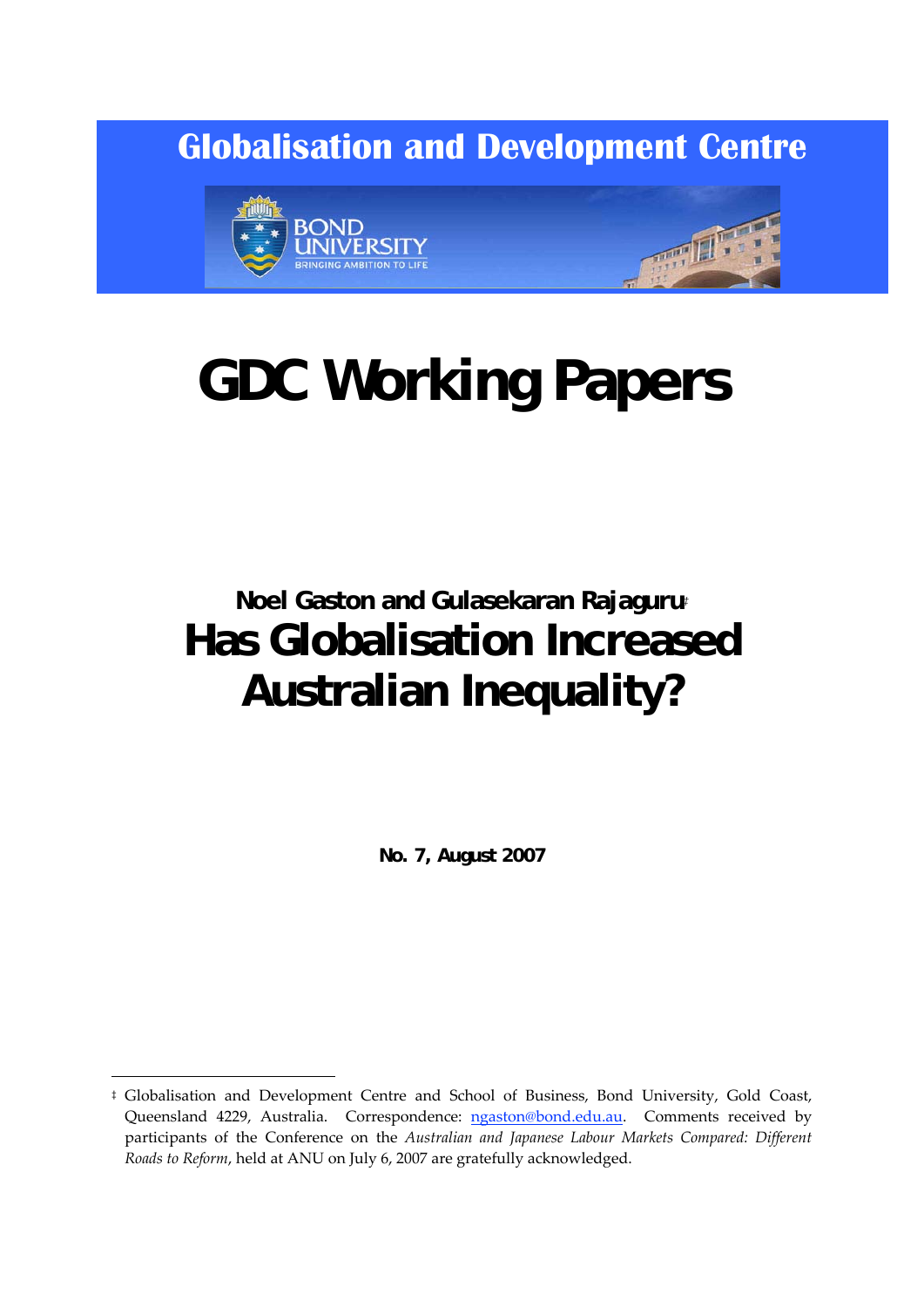#### **I. Introduction**

The rapidly growing literature on the personal distribution of income and labour market earnings inequality bears testimony to the renewed interest by economic researchers on an issue traditionally central for political economy (see Atkinson, 1997). Recent interest has been stimulated by the growth of income inequality in most developed countries during the 1980s and 1990s. Australia is no exception; Leigh (2005) shows that while income inequality fell in the 1950s and the 1970s, it rose during the 1980s and 1990s.

From a purely economic perspective, increases in earnings inequality could be viewed as resulting from the normal and healthy functioning of a market economy (Welch, 1999; Henry and O'Brien, 2003). However, social and political concern about the increased dispersion in the personal distribution of income and wealth, and the closely associated increases in labour earnings inequality, is quite pervasive.<sup>1</sup> For instance, a higher incidence of low‐paid and low‐quality jobs is usually associated with greater earnings inequality (see OECD, 1996). In addition, for some countries the increases in inequality have been so steep so as to demand the increased attention by researchers.

While most OECD economies experienced increased inequality in labour earnings during the 1980s, there were considerable differences in these developments across countries. For example, the timing of the increases was far from uniform. Among the developed nations, two countries experienced large increases (the United States and the United Kingdom); some experienced moderate increases in inequality (e.g., Japan and Australia); some experienced small increases (e.g., the Scandinavian countries); and a few experienced slight increases or reductions (notably the Netherlands and Germany).2

While the recent increases in inequality are pervasive and indisputable, considerable controversy still exists over which factors have been the most important causes of the trends. However, one of the essential claims in much of the popular writing on globalisation, and surely a major source of the general social concern about globalisation, is its potential impact on inequality. The role played by globalisation on labour market outcomes and income inequality in developed countries has been a particularly fertile ground for research during a time when international trade liberalisation has progressed and concerns about imports from low-skill abundant less-developed countries (LDCs) have been prominent. Some authors, using a variety of methodologies, have found significant labour market effects attributable to increasing import penetration.3 Rather persuasively Rodrik (1997) argues that it is difficult to believe that there are simultaneously great economic advantages associated with freer trade and little importance of trade in determining wages (e.g., by arguing that trade is a relatively small economic force). If one argues that trade is important, as most

<u>.</u>

<sup>1</sup> Borland (1999) shows that earning inequality and income inequality are highly correlated for Australia.

<sup>2</sup> See Katz and Autor (1999), tables 9 and 10.

<sup>3</sup> Borjas and Ramey (1994) found that U.S. earnings inequality (from 1963 to 1988) and the durable goods trade deficit are co-integrated, i.e., they have the same long-run trend. Also, Wood (1994) argues that freer trade, especially with less developed countries, will adversely affect the low wage workers in developed economies.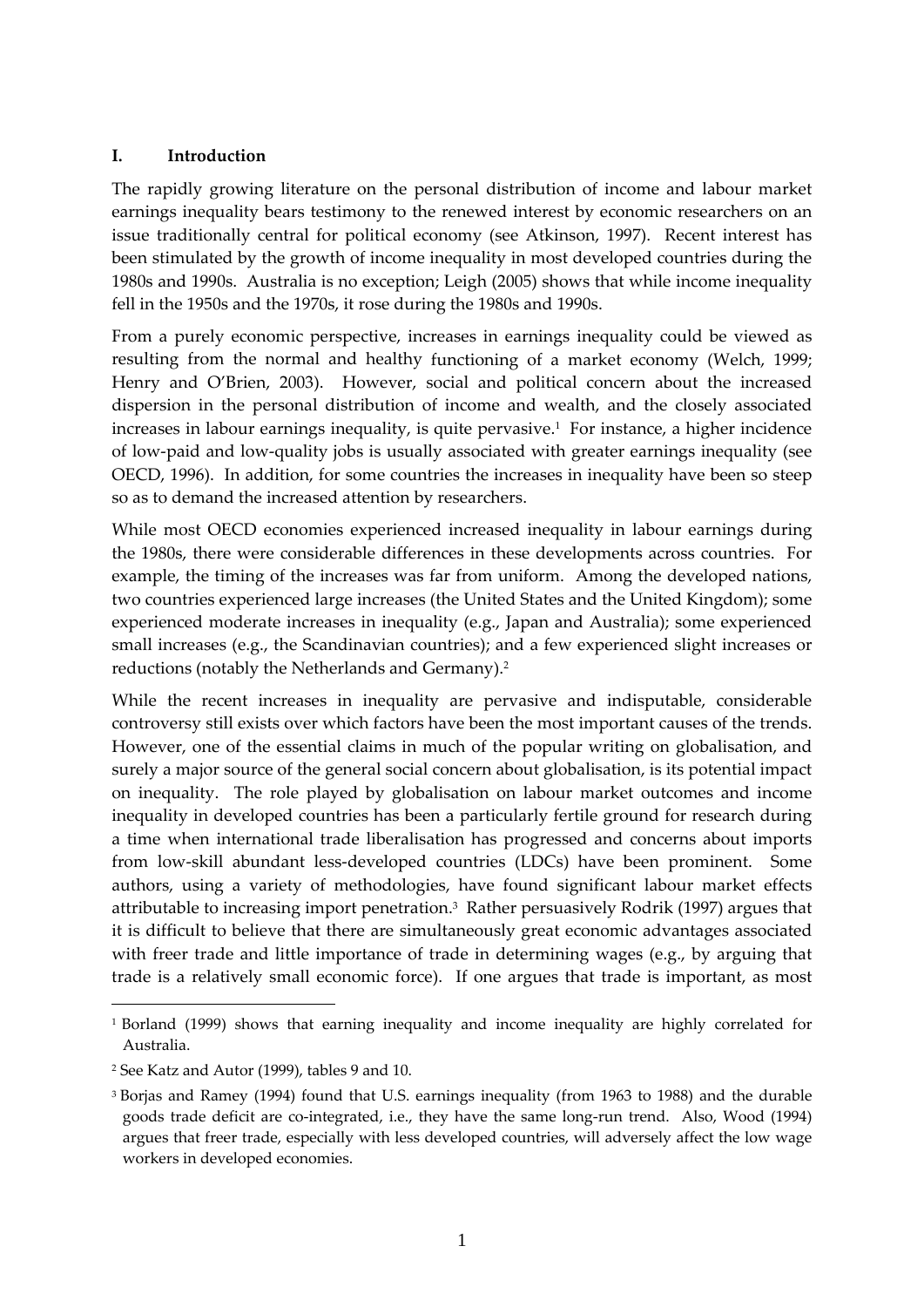economists are wont to do, it follows that trade must surely also be important for the labour market, earnings inequality and the distribution of income.

In this paper, we examine the relationship between income inequality and globalisation for Australia. In the next section, we provide the background for the common presumption that globalisation exacerbates earnings inequality. In section III, we conduct our empirical analysis. Section IV concludes.

#### **II. Income inequality: globalisation presumed guilty**

Rodrik (1997) poses the question "*Has Globalisation Gone Too Far?*" He highlights the links between globalisation and domestic social and political destabilisation. Specifically, he identifies three sources of social and political tension: that globalisation accentuates the asymmetry between groups that can and cannot cross national boundaries; that there will be an increasing number of conflicts between nations which involve differences in norms, particularly environmental and labour norms; and governments have increasing difficulty providing social insurance. All three developments are particularly troublesome for the most vulnerable and least‐skilled workers in developed economies.

At the outset, it should be noted that increased earnings dispersion in the developed economies does not appear to have been primarily the result of shifts in employment from manufacturing to services. For the countries that witnessed the greatest increases in earnings dispersion, the phenomenon has been observed *within* narrowly‐defined industries across the entire economy. On the face of things, the latter observation seems to rule out the most naïve of the trade‐related explanations. Trade economists have long argued that the natural framework for thinking about the long‐run effect of trade on labour markets, at least from a maintained assumption of competitive markets, is the Stolper‐Samuelson theorem and its various generalisations.<sup>4</sup> Simply stated, the implication of the theorem for skilledlabour abundant developed economies is that a reduction in the relative price of unskilled‐ labour intensive goods caused by more liberal trade with LDCs will lower the relative return to unskilled labour in the developed economies. The simplest trade model therefore predicts that increased trade with countries like China and India would worsen the distribution of earnings in developed countries.

The trade-theoretic account of trade shocks as running from commodity-price changes to factor-price changes provides a compelling equilibrium mechanism, and some useful rough empirical checks. The interpretation of the empirical results, as well as the appropriate implementation of the framework, is not without controversy, but the aggregate professional prior would seem to have settled on the conclusion that trade has a relatively small effect on the skill-premium, but that other factors (especially technological change) are more important.

Examining the impact of trade on the Australian labour market, Gaston (1998) finds that the declines in manufacturing employment were barely affected by lower levels of trade

<sup>4</sup> The surveys of this literature are now almost sufficiently numerous to warrant a survey of their own. We make do with a reference to Slaughter's (2000) survey of work explicitly rooted in the Stolper-Samuelson theorem. See also the Garnault (1983) for the enduring importance of this theorem for both academic and policy concerns in Australia.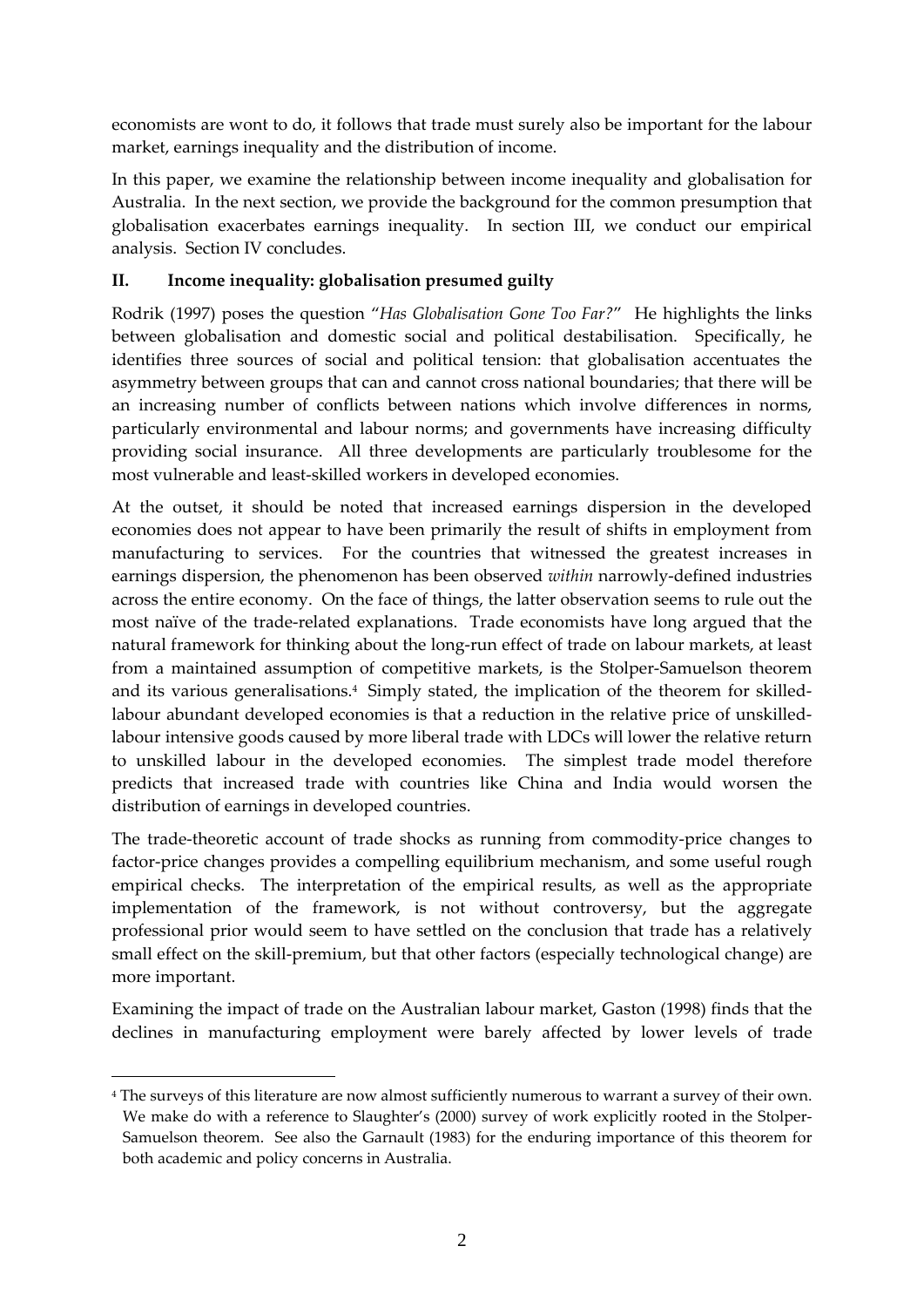protection. However, while the estimates are generally small (i.e., a less than one per cent reduction in employment for each ten per cent reduction in the effective rate of industry assistance), the effect approximately doubled in the time period after the programme of general tariff reductions that were announced in 1988. Gaston also finds that Australian real earnings have been extremely resilient in view of the (then) most recent recession and trade liberalisation. In addition, he finds that the adverse employment developments were at most weakly linked to this real wage resistance.5

It is an extremely difficult task to unravel the roles of technical change and international trade in affecting labour market outcomes. For example, globalisation may lower the costs of diffusing new technology and encourage capital for labour as well as skilled for unskilled labour substitution. More speculatively, the rate of technical progress may be an endogenous response to the need to maintain competitiveness in the global marketplace. The same type of argument can also be made about increasing global competition and institutional changes, such as deunionisation and the decentralisation of wage bargaining, that are both features of many developed economies, including Australia.

Furthermore, since countries with similar standards of living and economic development generally have access to labour and capital of similar quality, it is quite likely that the magnitude and nature of any technical changes will also be similar. In fact, it has been argued that this *must* also be true for any changes on the demand‐side, since European Union countries were also affected by import penetration from countries abundant in unskilled labour (see Katz *et al*., 1995). Given this similarity in aggregate endowment, technology and shocks, it seems quite natural to investigate the institutional forces operating in each country to explain cross‐country differences in the trends and structure of earnings dispersion. In the United Kingdom and the United States, deunionisation has been a significant labour market development, in economies in which structures are already relatively decentralised (see Katz, 1993 and Layard *et al*., 1994). Naturally, these changes are not independent of growing international competition. During the 1990s, Australia implemented a number of labour market reforms to decentralise its traditionally centralised form of wage bargaining, the argument made by employer groups has been that such changes were inevitable because of the need to maintain international competitiveness (see Borland, 1999).<sup>6</sup>

In developed countries, even more controversial than growing trade with LDCs has been immigration of unskilled workers from LDCs. The analysis of immigration would appear to be very different, but in fact contains strong similarities to the story about trade. The obvious problem with the trade‐theoretic framework from the perspective of evaluating immigration shocks is that, as long as we assume that commodity and factor markets are competitive and, as seems quite the most plausible assumption, that the number of goods exceeds the number of factors, then we are stuck with what Leamer (1995) calls the *factor‐ price insensitivity theorem*. This result, which is the single-country analogue of the factorprice equalisation theorem, asserts that as long as the economy produces the same types of

<sup>5</sup> Gaston's findings were confirmed using more disaggregated data and different empirical techniques by Murtough *et al.* (1998). Borland (1999) reaches a similar conclusion.

<sup>6</sup> Interestingly, the Australian union movement supported the reforms (see Gaston, 2002).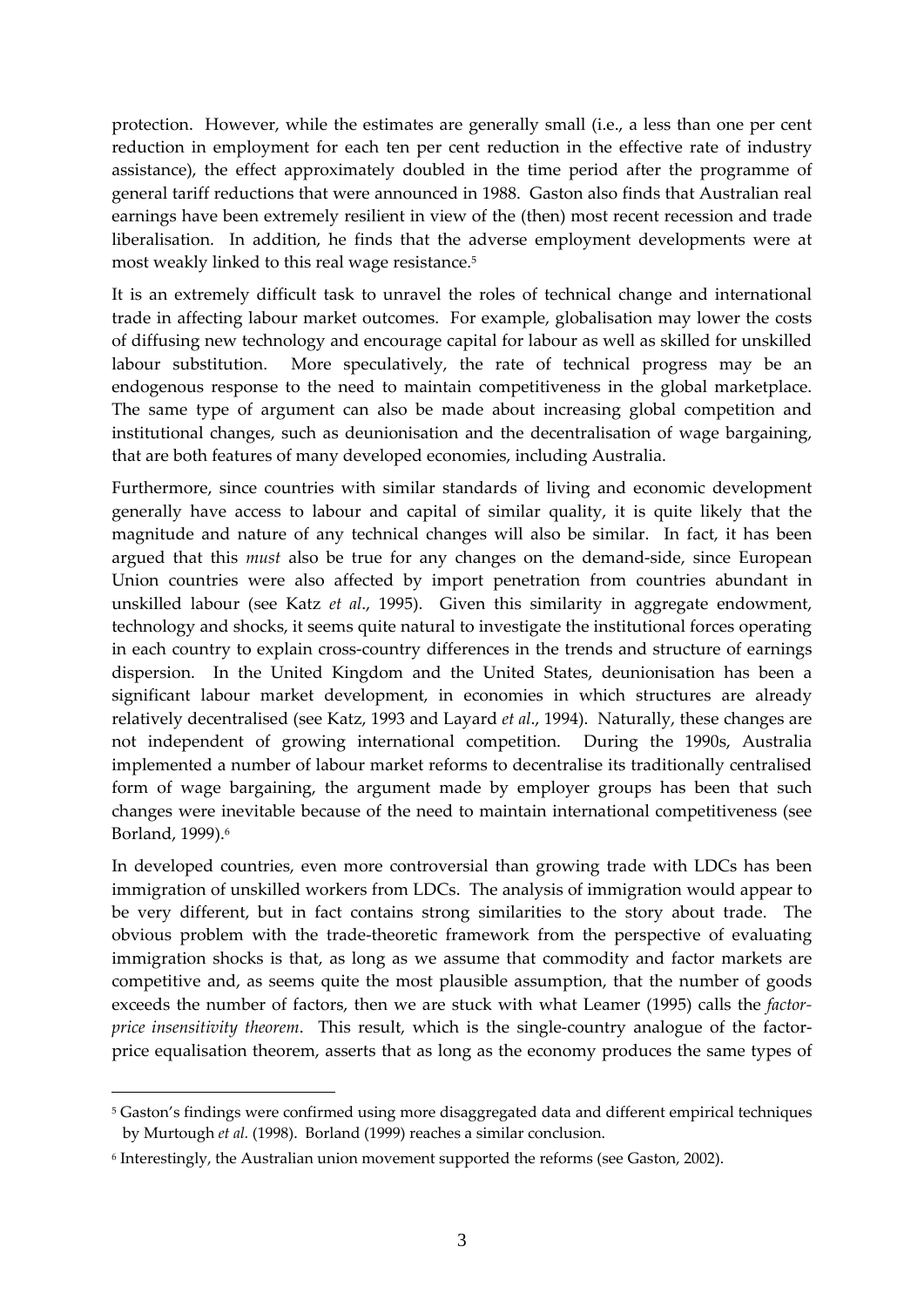goods before and after an immigration shock (i.e., the endowment remains inside the same cone of diversification), the change in endowment will leave relative factor-prices unchanged. Since the goal has been to find globalisation effects that might help account for the rising earnings inequality, this feature of the trade‐theoretic model would seem to be a problem. However, it turns out that most studies found, and continue to find, only extremely small effects of immigration on wage inequality (see Gaston and Nelson, 2007).<sup>7</sup>

The usual motivation for research on foreign direct investment (FDI) or multinational firms and labour market effects is relatively straightforward. The most prominent concern for source countries, relates to whether multinational corporations outsource certain parts of their productive activity to lower labour cost locations. Firms 'delocalising' is often allied to a concern that increasing import penetration and immigration, particularly from low‐wage countries, has adverse labour market consequences for domestic unskilled workers.<sup>8</sup> Even Australia, which is usually a net importer of capital, is not immune to outsourcing concerns.<sup>9</sup>

As economists, it is easy for us to share our profession's overall sentiment about the positive and progressive aspects of globalisation. However, this is most definitely at odds with the sentiments of the average citizen, who seems extremely worried about globalisation. Fears about the potentially adverse effects of globalisation on the labour market are central to popular concerns. It is surely true, but unproductive, to say that the citizen and the economist simply do not understand the benefits and costs of globalisation in the same way. There are good reasons why the economist feels comfortable arguing that, at least at an aggregate level, globalisation is either no big deal or a substantial boon. It would be comforting to conclude that the citizen is simply wrong, with the obvious implication being that a little bit more effort at public education would help reduce 'globa‐phobia'.

There may be a significant element of truth here, but it seems to us to be useful to consider the possibility that the widespread concern with globalisation emerges as a result of changes that are, to some extent, obscured when we use standard economics tools to study the labour market effects of globalisation. Gaston and Nelson (2004) distinguish between the *direct* and the *indirect* effects of globalisation. The flows of goods and factors of production have direct effects on labour markets and have been the primary focus of the existing literature. The

<sup>&</sup>lt;sup>7</sup> This is hardly surprising given the generally small scale of immigration. For Australia, between 2000 and 2005 the annual rate of net migration was 5 per 1,000 of population (United Nations, International Migration, 2006). Obviously, these are not large enough supply shocks to affect the overall income distribution.

<sup>8</sup> In assessing the recent research, the safest conclusion is that the evidence is mixed (see Gaston and Nelson, 2002). One the one hand, the 'direct' impact of FDI on domestic wage and employment outcomes for most countries appears to be quite small. The evidence supporting outsourcing to low-wage locations is also far from conclusive. However, multinational activity does seem to be associated with a greater use of more skilled workers in larger, capital intensive plants. In this sense, unlike immigration, FDI could have played some role in the widening wage inequality.

<sup>&</sup>lt;sup>9</sup> "Blundstone's boot factory in Hobart will shut its doors after 137 years of operation and move to Thailand and *India to reduce high manufacturing costs. Up to 300 workers in Tasmania will get the boot*." Source: Business in Asia Today ‐ January 17, 2007. Further, since 1999 Australian FDI inflows have been skewed towards the primary and tertiary sectors, while its FDI outflows are skewed towards the secondary and tertiary sectors (see UNCTAD, 2006).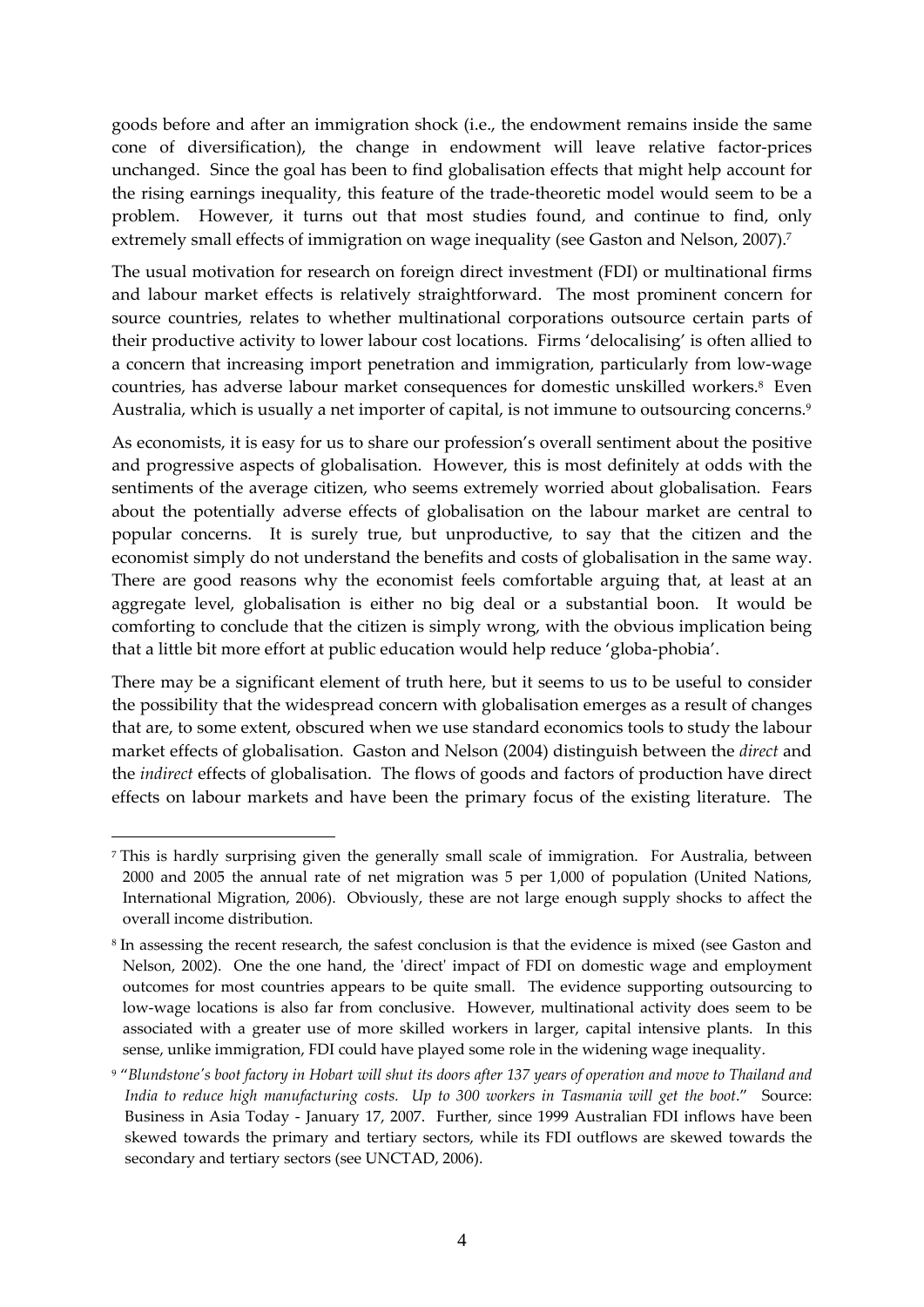indirect effects operate on the labour market by transforming the structures that support one set of equilibria and induce change in those equilibria. Because economic and political structures are related, changes in the relationship of a national economy to the global economy can produce profound changes in the political-economic arrangements of a country. In addition to affecting equilibrium wages and employment, such changes could well be unsettling in themselves.

The altered roles of labour unions and the welfare state provide obvious examples of the importance of institutional differences. Part of the support for an equilibrium in which relatively unskilled workers receive higher incomes comes from the mutually supporting institutions of unions and welfare states. That is, as a result of labour market institutions, such as labour unions, some workers receive a higher wage than other otherwise identical workers. A common finding is that measures of wage centralisation are generally negatively associated with wage dispersion (e.g., Blau and Kahn, 1996). Likewise, higher rates of unionisation and collective bargaining tend to be associated with a lower incidence of lowpaid employment and less earnings inequality.10 In fact, the increases in inequality in recent years have coincided with more decentralised wage bargaining and deunionisation.

It should be clear that globalisation could affect the union bargaining strength and workers' incentive to unionise, with straightforward implications for equilibrium relative wages. There is now a sizable body of research examining the relationship between the institutional structure of the unionised sector of an economy (i.e., the extent and centralisation of organisation) and various measures of macroeconomic performance. Countries with encompassing labour market institutions (i.e., large unionised sectors with centralised bargaining) are characterised by: lower wage inequality (Rowthorn, 1992; OECD, 1997); lower unemployment (OECD, 1997); and higher growth (Rowthorn, 1992; Calmfors, 1993; Danthine and Hunt, 1994). The usual explanation involves the ability of centralised bargaining institutions to internalise negative wage externalities (Calmfors, 1993; Garrett, 1998). That is, where strong sectoral unions pursue wage gains relative to some perceived market wage, resulting in cost-push inflation, reduced employment, lower growth and intersectoral inequality, the centralised union recognises these negative externalities and takes them into account in its bargaining. Thus, as unionisation has declined, there is some evidence that wage inequality has increased (Freeman, 1998).<sup>11</sup>

<sup>10</sup> DiNardo and Lemieux (1997) conclude that the greater deunionisation of the workforce in the United States relative to Canada can explain much of the difference in male earnings inequality between the two countries.

<sup>&</sup>lt;sup>11</sup> The membership of unions fell in most OECD countries in the 1980s. An associated trend in many of these countries is varying degrees of decentralisation in wage bargaining institutions since the beginning of the 1980s. According to Wallerstein and Western (2000), two crucial longitudinal features of union organisation and the centralisation of wage setting are as follows. First, labour market regulation, unionisation and bargaining centralisation in industrialised countries steadily diverged over the three decades from 1950. Second, there was a convergent pattern of decline in union density and centralised wage setting during the 1980s. Falling unionisation was especially severe in the English-speaking countries, where union density fell by 15 points in the United Kingdom, by 12 points in Australia and by 10 points in Ireland and the United States (Wallerstein and Western, 2000, pp.357‐8).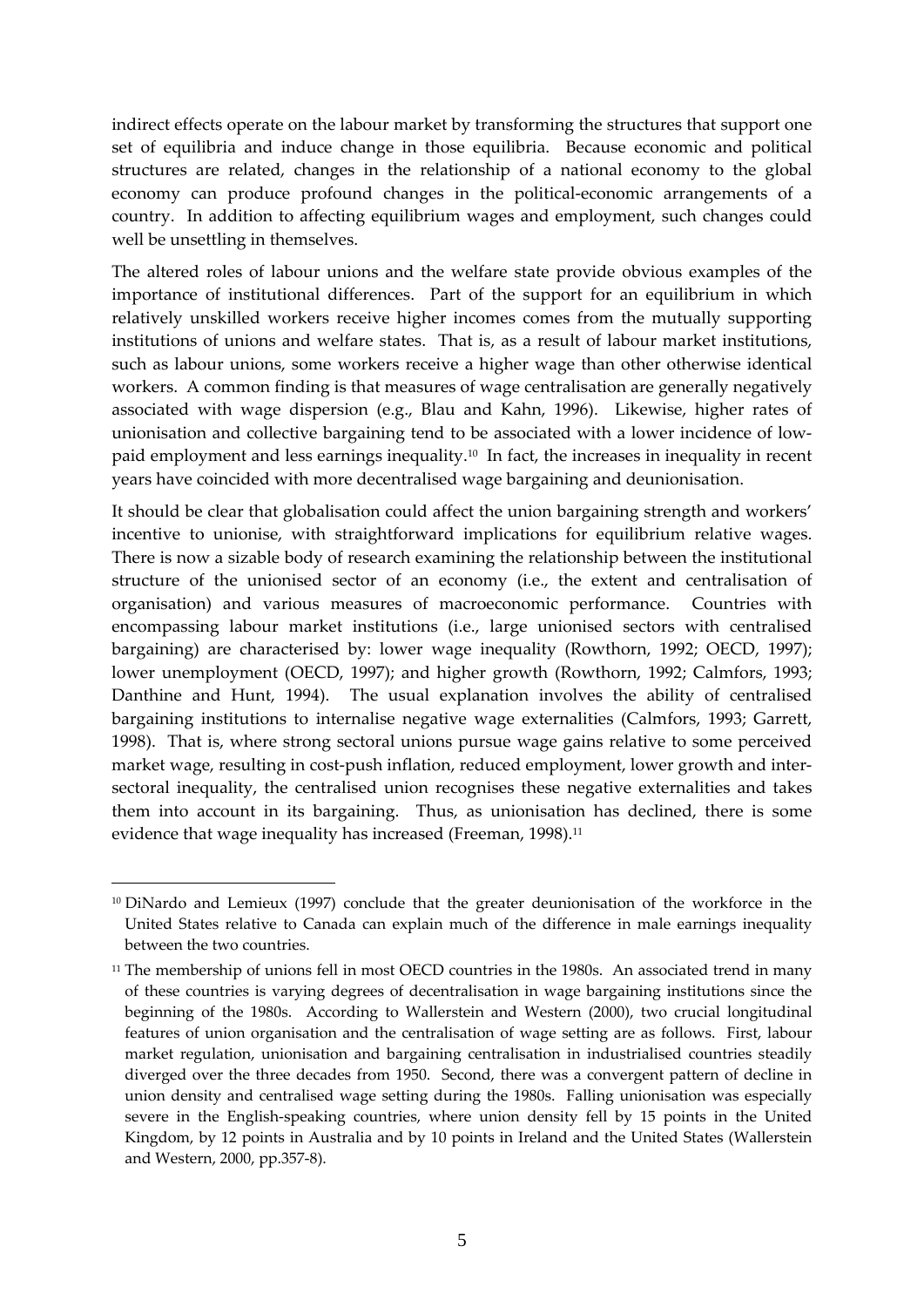Increased inequality, and real deterioration in the labour market outcomes of unskilled workers, is also directly related to changes in demand for welfare state provision. For example, it has been observed that despite increases in the dispersion of earned incomes that, in some countries at least, inequality in post‐transfer and post‐tax income inequality has *not* grown (see, e.g., Gottschalk and Smeeding, 1997). This suggests that political pressures have been brought to bear on the generosity of public transfers at a time when earned incomes have become more unequally distributed. From a political economic perspective, the growing inequality of income could be associated with strong compositional effects on the demand for public insurance. In particular, it seems to be the case that the growing size and economic significance of sectors of the economy that pay higher wages for certain types of workers, could somewhat paradoxically result in political pressures that lead to higher levels of transfer payments to disadvantaged workers. It has been suggested that this could result from changes in the identity of the median voter or as an optimal response to increased income risk in an increasingly open economy (Alesina and Rodrik, 1994; Persson and Tabellini, 1994).

Some scholars argue that the increased mobility of capital not only erodes the tax base, reducing the state's ability to fund welfare programs, but by shifting taxes onto labour, the capacity of the state to redistribute is reduced (Tanzi, 1995). For example, some European countries, in the face of increased international competition, have tried to reduce the "generosity" of their social programmes (Blank and Freeman, 1994; Gaston and Nelson, 2004 and Gaston and Rajaguru, 2007). In ways that are harder to quantify, but seem *prima facie* plausible, the decreasing cost of the exit option increases the relative power of business in policy-making (Huber and Stephens, 1998). Finally, it has been argued that globalisation increases the general credibility of orthodox (i.e., market-oriented) policy advice, thus reducing the plausibility of arguments supporting welfare state expansion and enhancing the credibility of arguments in favour of welfare state retrenchment (Krugman, 1999; Quiggin, 1999). In the popular consciousness, at least, coincident with the recent onset of globalisation has been a move towards privatisation, deregulation, neo‐liberalism and "economic rationalism".

On the other hand, there are a number of reasons for believing that the sources of pressure for change are, at a minimum, not overwhelming. First, changes to cash transfer and income tax systems have arisen to ensure acquiescence by the potential losers from globalisation and microeconomic reforms, such as trade liberalisation (Rodrik, 1998). That is, greater "progressive" redistribution may be "the price to pay" for political or social compliance with the labour market and microeconomic reforms necessitated by globalisation. In addition, current welfare states show considerable heterogeneity in response to the increases in globalisation experienced over the last few decades. Here it has been widely argued that heterogeneity of domestic political (as well as labour market) institutions support heterogeneity of responses to globalisation (Ehrenberg, 1994; Garrett, 1998).

Finally, it is being increasingly recognised that globalisation has important social and political dimensions in addition to the usual economic dimensions of primary interest to economists. For example, recent research finds that social integration contributed to deunionisation in OECD countries, while economic globalisation mattered far less (Dreher and Gaston, 2007a). Although largely neglected in the economics literature, both political integration and social integration are likely to be important for income inequality. For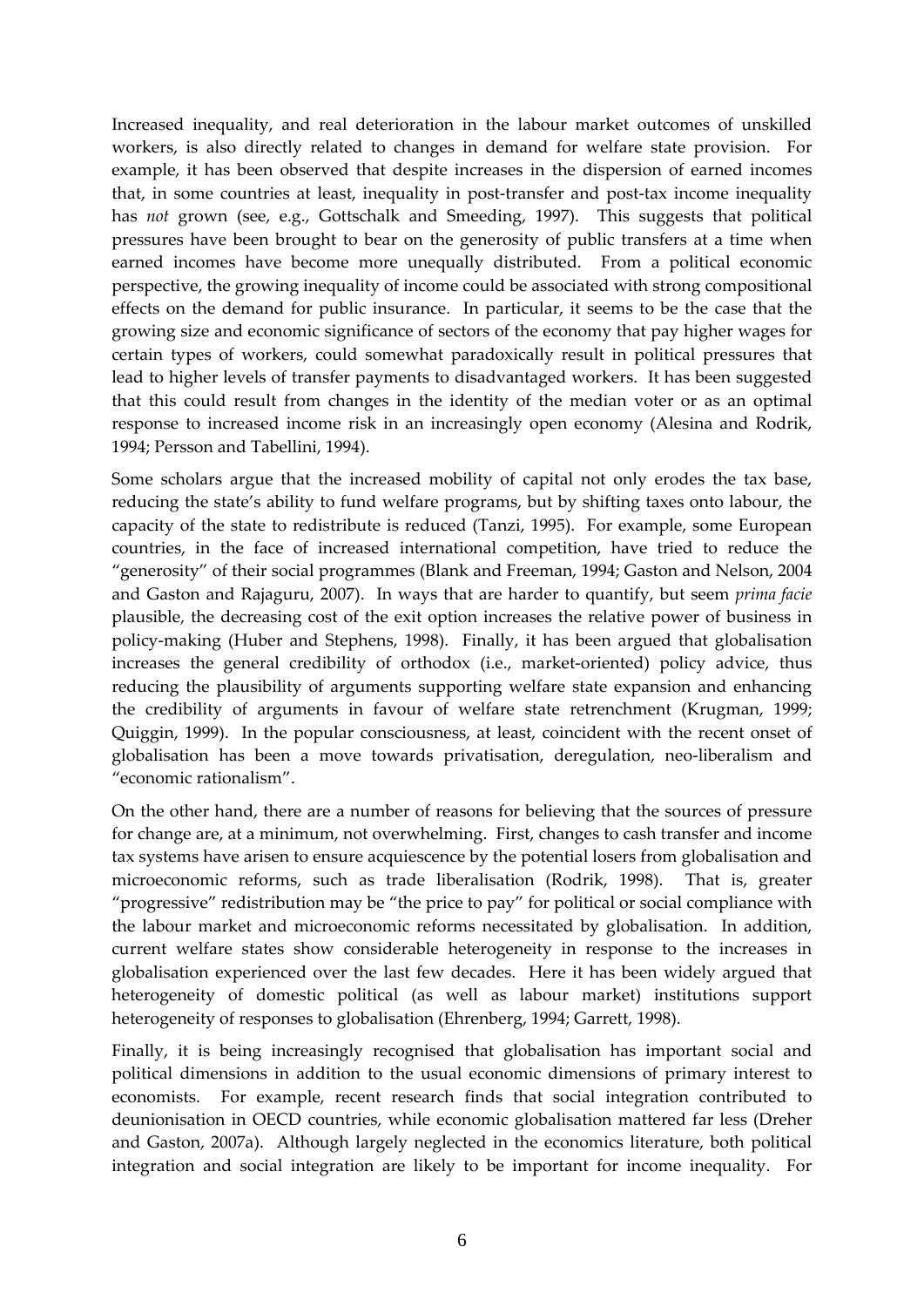example, in the absence of restrictions on capital mobility, a country is more likely to competitively lower taxes or offer subsidies to attract investment, the closer is a potential host country's culture to that of a source country and the easier it is to exchange information. Lower taxes may also lower social standards and this is one channel through which the social dimension of globalisation may be important for income inequality. On the other hand, political integration may ameliorate a potential 'race to the bottom' which may be induced by economic globalisation. Hence, while economic globalisation may increase inequality, political globalisation could actually serve to reduce it.

In the debate about the consequences of globalisation it is important not to take an overly narrow perspective of globalisation as this may severely bias conclusions about the "true" effects, direct and indirect, on labour markets and income inequality. In addition to the more standard supply and demand factors and changes in labour market institutions, such as unionisation and the nature of wage determination, Atkinson (1997) argues that changes in *social* norms have also been very important. Moreover, trade liberalising policies are often bundled with privatisation and deregulation measures as well as changes to social policies (Lindert and Williamson, 1991). Overall, the view is that inequality may be adversely affected by social integration, i.e., the variety of non‐economic and non‐political factors which seemed to have simultaneously affected many economies. For example, globalisation is sometimes equated with "Americanisation".12 Hence, if globalisation implies institutional convergence to some common (U.S.) benchmark, then developed country labour markets are in the process of becoming less unionised and less regulated and, more unequal.

Dreher and Gaston (2007b) use data on industrial wage and household income inequality as well as measures of the economic, social and political dimensions of globalisation for as large panel of countries to examine the contribution of the separate elements of globalisation. They find that overall globalisation has exacerbated inequality ‐ particularly for OECD countries. In contrast, they find no robust impact of globalisation on inequality in less‐developed nations. Their findings therefore provide an empirical "justification" for Bhagwati's (1999) observation that it is the developed countries, rather than the developing countries, that oppose greater integration. That is, the developed countries do so because of increased inequality and the implied political consequences in their economies.

We now turn to a detailed time-series analysis for Australia. As Borland (1999) notes, very little is known about the determinants of the increases in Australian inequality experienced in the last two decades of the last millennium.

#### **III. The Empirical Realities of Australian Income Inequality and Globalisation**

3.1 *Data*. In this section of the paper, we investigate the short-run and the long-run relationship between various measures of income inequality and globalisation for Australia. We begin our analysis by describing the data and its properties. Following that, a time series analysis of the data is conducted. The descriptive statistics of the variables used appear in Table 1. The data are yearly for the period 1970 to 2001.

<sup>12</sup> For example, see Friedman (1999). According to Ritzer (1993), "*McDonaldization*" is a better descriptor.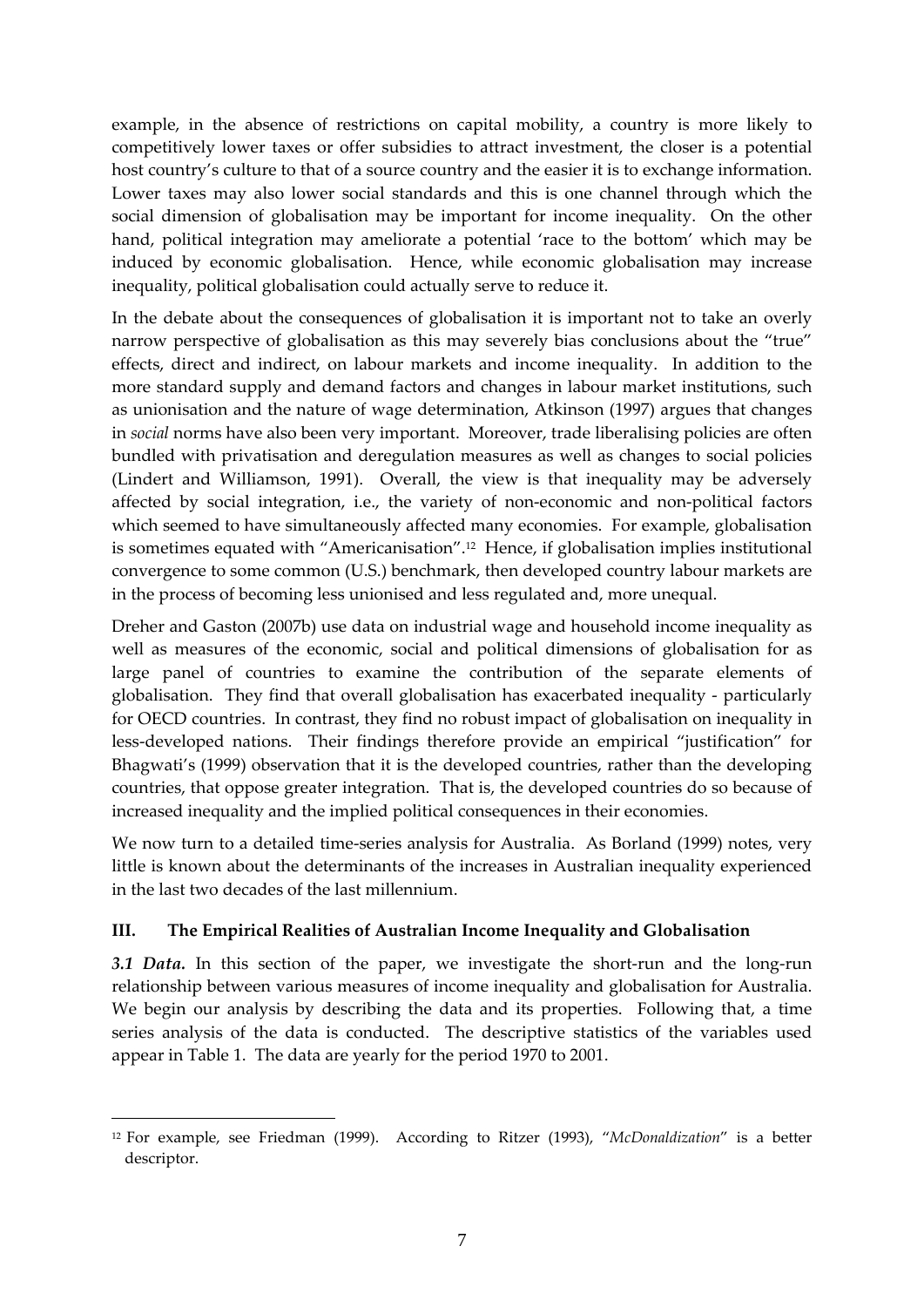|                      | GiniPre | <i>GiniPost</i> | <i>p9050</i> | <b>KOF</b> | ToT       | <b>OPEN</b> | Union     | <b>RMW</b> |
|----------------------|---------|-----------------|--------------|------------|-----------|-------------|-----------|------------|
| Mean                 | 0.319   | 0.237           | 1.88         | 65.1       | 83.1      | 33.2        | 34.2      | 276.23     |
| Std. Dev.            | 0.040   | 0.037           | 0.14         | 10.0       | 7.8       | 5.1         | 6.1       | 25.48      |
| Median               | 0.310   | 0.238           | 1.82         | 65.2       | 82.0      | 32.7        | 37.3      | 281.90     |
| Range                | 0.122   | 0.124           | 0.39         | 33.7       | 34.9      | 19.4        | 18.8      | 88.80      |
| Minimum              | 0.261   | 0.180           | 1.70         | 47.2       | 71.7      | 25.4        | 21.4      | 221.21     |
| Maximum              | 0.383   | 0.304           | 2.09         | 80.9       | 106.5     | 44.8        | 40.1      | 310.01     |
| Change 1970-2001 (%) | 21.9%   | $10.0\%$        | 16.1%        | 71.5%      | $-11.4\%$ | 61.0%       | $-42.1\%$ | 27.7%      |

**Table 1. Descriptive Statistics**

The income inequality data were computed by Andrew Leigh (2005) using Australian taxation statistics. He imputes the incomes of non-taxpayers and derives the underlying distribution of income. Leigh shows that the distribution of adult male incomes and the distribution of family incomes are highly correlated.13 We use three measures – *GiniPre* is the Gini coefficient for pre-tax income, *GiniPost* is the Gini coefficient for post-tax income and *P9050* is the ratio of the income of an individual at the 90<sup>th</sup> percentile divided by the income of an individual at the  $50<sup>th</sup>$  percentile. The reason for using both of the first two measures is to distinguish the impact of the progressivity of the taxation system in possibly neutralising the effects of globalisation. The third measure focusses on the issue of whether individuals at the top of the income distribution have done particularly well during the latest wave of globalisation (as argued by Atkinson, 1997; 2003, for example).

Observe that all three measures increased over the 32 year time span – with pre‐tax income inequality rising by almost 22 per cent. Leigh shows that inequality fell in the 1950s and the 1970s, and rose during the 1980s and 1990s. He notes the similarity with changes in the income distribution for the United Kingdom in particular and goes on to speculate (p.S66): "While it is difficult to be sure what explains the similarity between Australia and the UK since 1960, *possible factors are that both countries have experienced similar trends in unemployment and unionisation; both reduced top marginal tax rates at a similar time; and both were similarly affected by the internationalisation of the market for English‐speaking chief executives*."

To be in a position to evaluate the consequences of globalisation in a rational and scientific manner, objective indicators are needed. To assess the extent to which any country is more (or less) globalised at any particular point requires much more than employing data on flows of trade, migration or FDI. Instead we employ a measure of globalisation that is defined in a very broad manner. Specifically, we use the KOF index (see Dreher *et al*., 2007), which we simply label this as *KOF*. It is based on 25 variables that relate to different dimensions of globalisation (displayed in Appendix Table 1). More specifically, the subindex on actual economic flows includes data on trade, FDI and portfolio investment. Trade is the sum of a country's exports and imports and portfolio investment is the sum of a

<u>.</u>

<sup>13</sup> In this paper, we use the data from Leigh's Table *1: Inequality Among Male Adults in Australia* for the years 1970-2001. The Gini coefficient ranges from 0 (perfect equality) to 1 (perfect inequality). It is defined as the area between the Lorenz curve and the perfect equality line, divided by the total area underneath the perfect equality line. The inequality data are for financial years so, in the empirical work that follows, the inequality measures are automatically led by six months.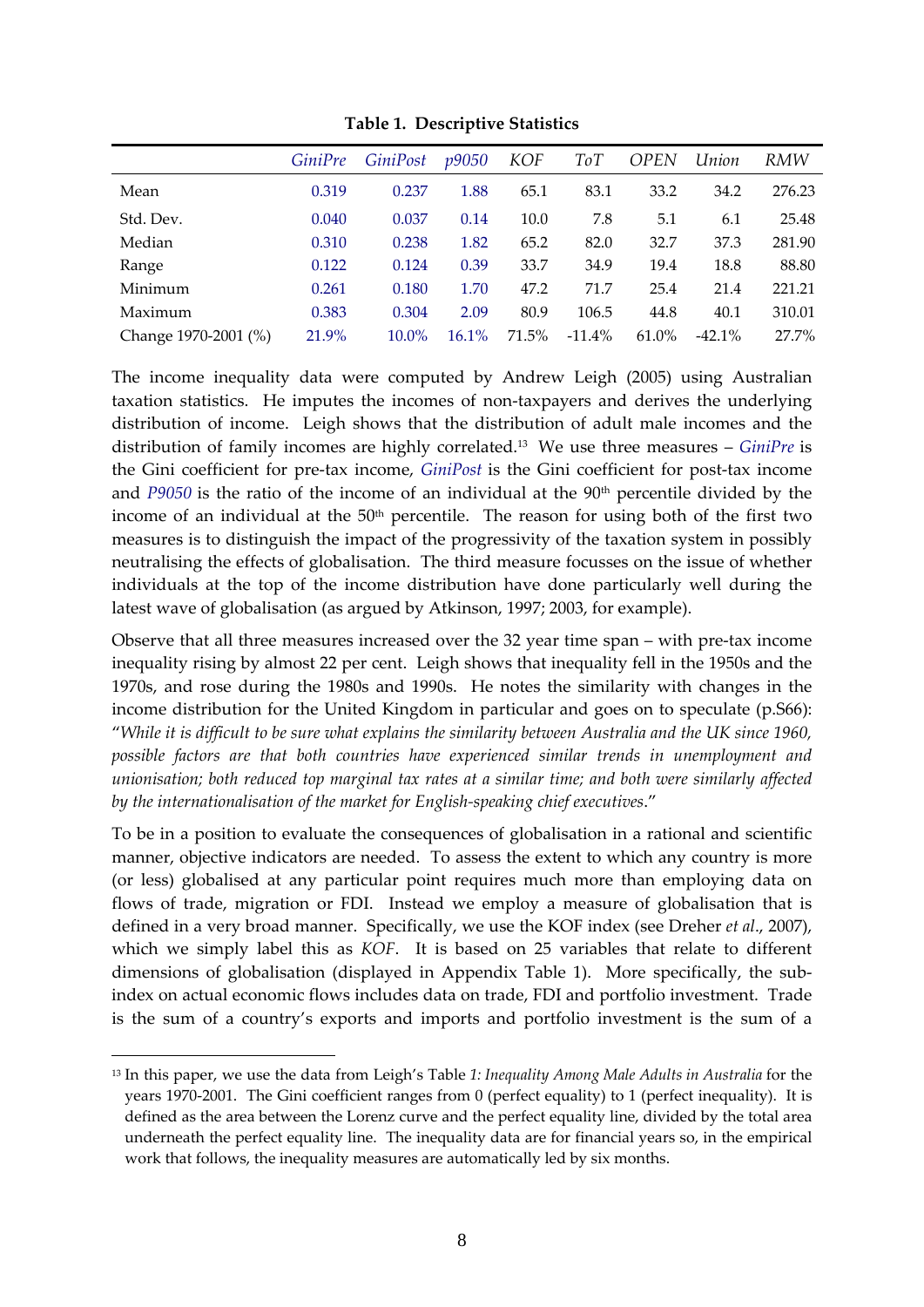country's assets and liabilities (all standardised by GDP). The KOF index includes the sum of gross inflows and outflows of FDI and the stocks of FDI (again, both standardised by GDP). While these variables are standard measures of globalisation, income payments to foreign nationals and capital are included to proxy the extent to which a country employs foreign labour and capital in its production processes.

The second sub-index refers to restrictions on trade and capital using hidden import barriers, mean tariff rates, taxes on international trade (as a share of current revenue) and an index of capital controls. Given a certain level of trade, a country with higher revenues from tariffs is less globalised. To proxy restrictions on the capital account, the KOF index includes data collected by Gwartney and Lawson (2006). This index is based on the IMF's Annual Report on Exchange Arrangements and Exchange Restrictions and includes 13 different types of capital controls. The indices on mean tariff rates and hidden import barriers are also from Gwartney and Lawson (2006).

The KOF index classifies social globalisation in three categories. The first covers personal contacts, the second includes data on information flows and the third measures cultural proximity. The index on personal contacts measures the direct interaction of people living in different countries. It includes international telecom traffic (outgoing traffic in minutes per subscriber) and the extent of tourism (incoming and outgoing). Government and workers' transfers received and paid (as a percentage of GDP) measure the extent to which countries interact, while the stock of foreign population is included to capture existing interactions with people from other countries. Finally, the average cost of a phone call to the United States measures the cost of international interaction.

While personal contact data are meant to capture interactions among people from different countries, the sub‐index on information flows measures the potential flow of ideas and images. It includes the number of internet hosts and users, telephone mainlines, cable television subscribers, number of radios (all per 1,000 people) and sales of daily newspapers. Cultural proximity is arguably the dimension of globalisation most difficult to grasp. One indicator is the number of McDonald's restaurants located in a country. For many people, the global reach of McDonald's is symbolic of globalisation itself.

To proxy the degree of political globalisation in each country the KOF index includes the number of embassies and high commissions, the number of international organisations in which a country has membership and the number of United Nations peace missions participated in.

The variables are combined into six groups: actual flows of trade and investment, restrictions, variables measuring the degree of political integration, data quantifying the extent of personal contact with people living in foreign countries, data measuring transborder flows of information and a proxy for cultural integration. These dimensions are then combined into an overall index of globalisation with an objective statistical method. <sup>14</sup> Appendix Table 1 reports the weights of the individual components.<sup>15</sup> As can be seen,

<sup>14</sup> Dreher *et al*. (2007) describe the method in more detail. The annual data are publicly available at: http://globalization.kof.ethz.ch/static/rawdata/globalization\_2007\_short.xls.

<sup>&</sup>lt;sup>15</sup> To construct the indices of globalisation, each variable (in Appendix Table 1) is converted into an index with a zero to ten scale. Higher values denote greater globalisation. When higher values of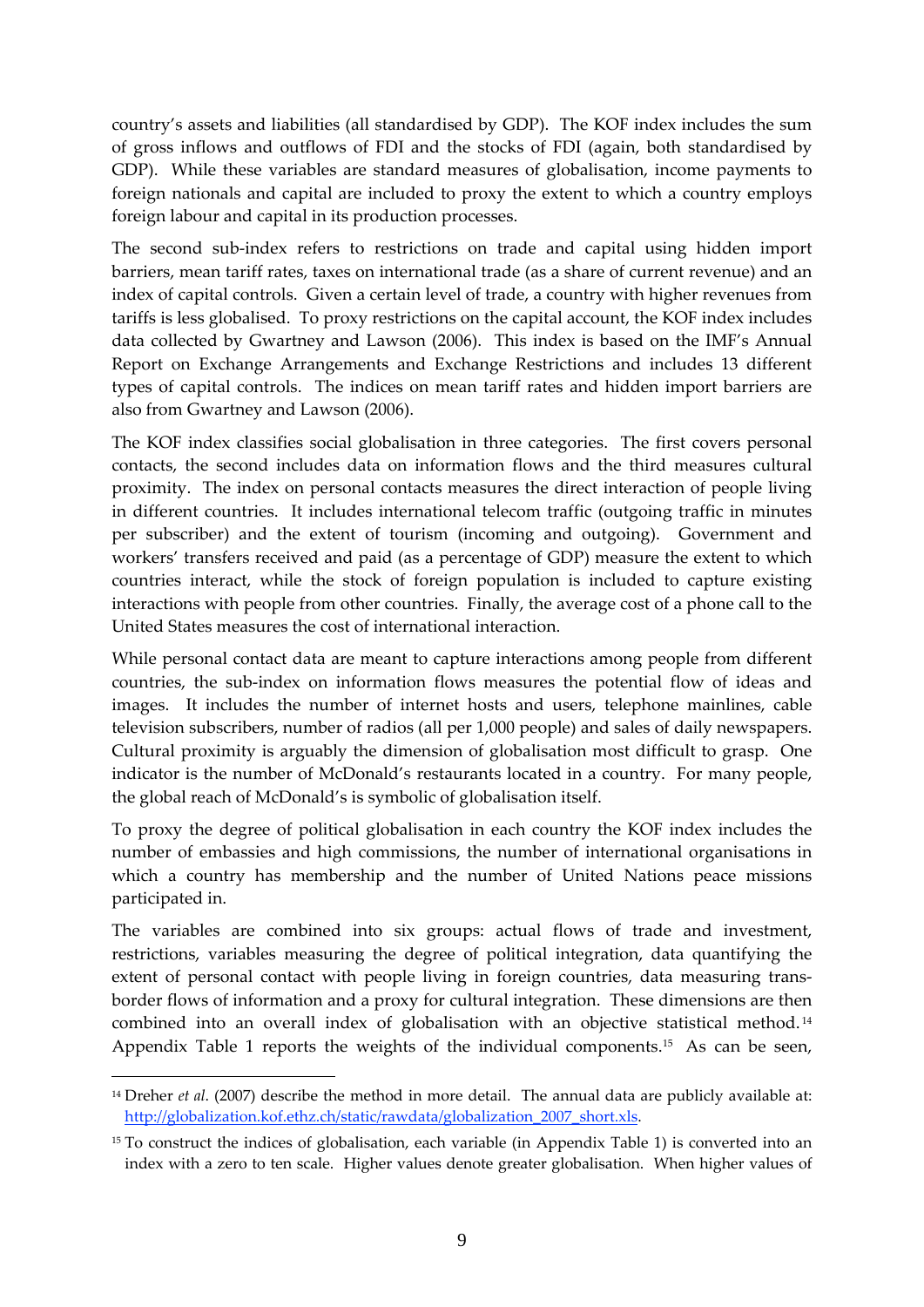economic, political and social integration obtained roughly equal weights. Table 1 shows that globalisation has increased dramatically.

As for the other data, *ToT* is the 'terms of trade' and is measured as the ratio of the implicit price deflator of exports of goods and services and the implicit price deflator of imports of goods and services.16 In the case of Australia, rising terms of trade are predicted to result in a movement of labour and capital from manufacturing to primary industries. Depending on these structural changes and any impediments to labour mobility, this could adversely affect the distribution of earnings via a straightforward reinterpretation of the Stolper‐Samuelson theorem (see Henry, 2006).

All other data are from the OECD.17 These include data on unionisation. *UNION* is union membership standardised by the total labour force (i.e., expressed as a percentage). As discussed in the previous section, the usual prediction is that deunionisation worsens earnings and income inequality. From Table 1, note that the rate of unionisation fell by an astounding 42 per cent. The minimum wage is converted to real terms using the CPI. This measure is included to capture the response of the welfare state to increased global uncertainty. Interestingly, this measure rose strongly over the 32-year period.<sup>18</sup> On the face of things, this rise is consistent with the argument made by Rodrik (1998) discussed in the previous section. Finally, *OPEN* is the usual openness measure, i.e., the ratio of total trade (imports plus exports) divided by GDP. It displays extraordinary growth from 1970 to 2001. It is included separately from the broad index of globalisation to focus on growing economic

the original variable indicate greater globalisation, the formula  $((V_i - V_{min})/(V_{max} - V_{min})^*10)$  is used for transformation. Conversely, when higher values indicate less globalisation, the formula is ((*Vmax ‐*   $V_i$ )/( $V_{max}$  *- V<sub>min</sub>*)\*10). The weights for the sub-indices are calculated using principal components analysis. The base year is 2000. For this year, the analysis partitions the variance of the variables used. The weights are then determined in a way that maximises the variation of the resulting principal component, so that the index captures the variation as fully as possible. If possible, the weights determined for the base year are then used to calculate the indices for each single year back to 1970. Where no data are available, the weights are re‐adjusted. See Dreher *et al*. (2007) for further details of the computational method.

<sup>&</sup>lt;sup>16</sup> The terms of trade data are from the Reserve Bank of Australia (which, in turn, are derived from ABS Cat No 5206.0). The implicit price deflators are indexed with a reference year 2004/05 = 100. Available at: http://www.rba.gov.au/Statistics/Bulletin/G04hist.xls.

<sup>&</sup>lt;sup>17</sup> The OECD data are from: http://stats.oecd.org/wbos/default.aspx. Akira Kawaguchi noted the possible importance of demographic factors (which would almost certainly be important for Japan), however, subsequent analysis post-Conference found that including a variable for persons aged 65 or older as a percentage of the population was found to be statistically insignificant in the long‐run equations of the three models we estimate below.

<sup>&</sup>lt;sup>18</sup> Keith Hancock made the point that the annual percentage rise in the real minimum wage is small when considering the effects of compounding and productivity growth in the Australian economy. However, two related points are noteworthy here. First, in 2000 the Australian minimum was the second highest in the OECD (see Martin and Immervoll, 2007). Secondly, all bargaining models predict that the wages for non-minimum wage workers are anchored by minimum wages.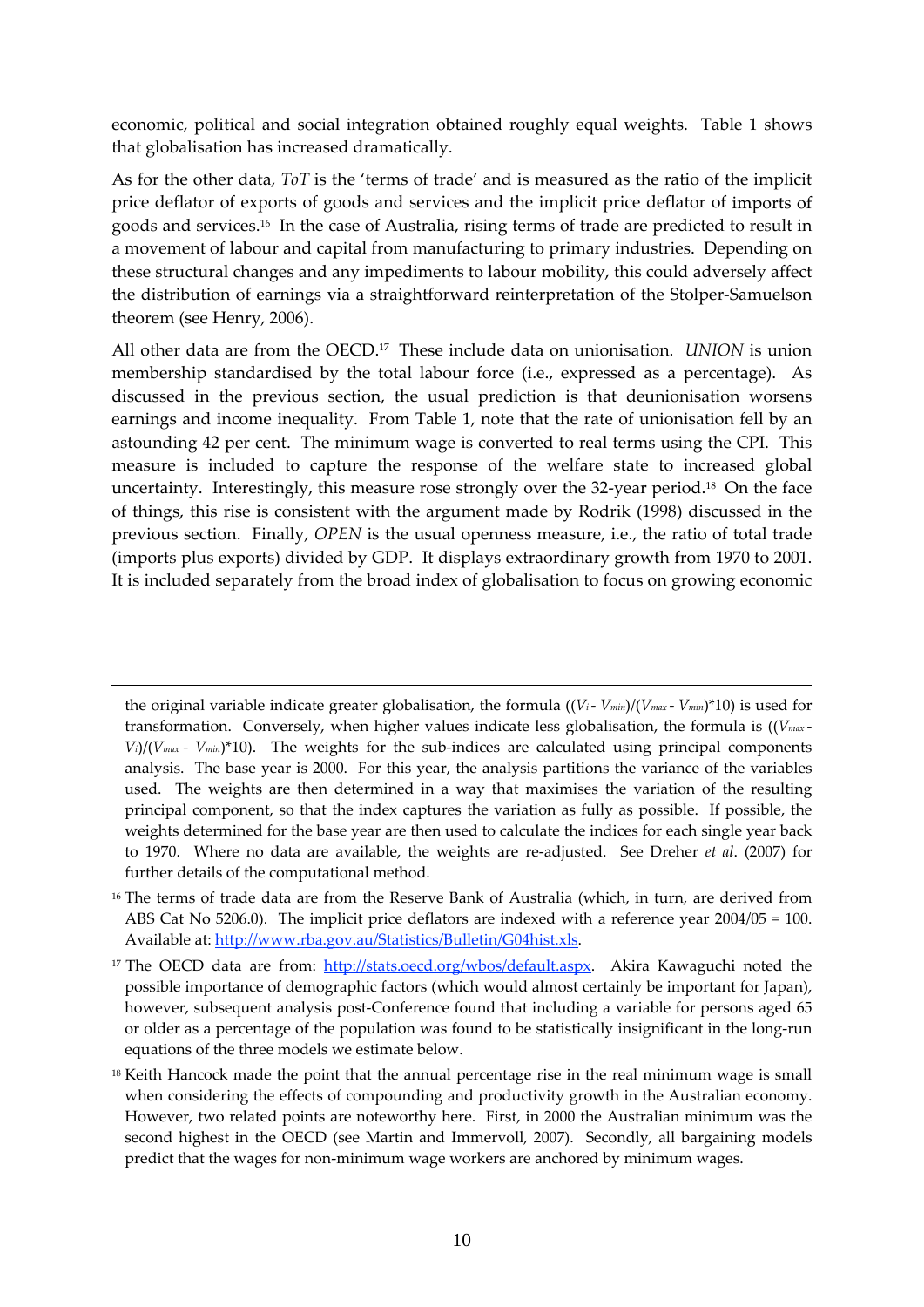integration in particular.19 Based on previous research, we anticipate small effects on the income distribution.

*3.2 Unit Roots.* It is well known that the data generating process for most macroeconomic time series are characterised by unit roots, which rules out the use of standard econometric methods. Therefore, it is important to analyse the time series properties of the data in order to avoid spurious results generated by unbounded variances of parameter estimates due to unit roots in the data. To ensure the robustness of the test results, the three most commonly used unit-root tests are applied here, namely the Augmented Dickey-Fuller (ADF), Phillips-Perron (PP) and KPSS unit root tests, on the relevant variables. The distinguishing feature of these tests is that the null hypothesis in the ADF and PP is the alternative hypothesis in KPSS. In particular, while the former (ADF and PP) are derived under the null hypothesis of unit roots the latter (KPSS) is obtained under the stationary null hypothesis. The results reported in Table 2 show that all variables are non‐stationary at the five per cent level of significance. The non-rejection of the unit root hypothesis leads to testing for the second unit root, i.e., a unit root in first differences. The test results in first differences are reported in Table 2. All the series are I(1). The results based on stationary alternative (ADF and PP) and non-stationary alternative (KPSS) in our exercise ensure that the results are robust and are not affected by the weak power of the standard unit root test procedures.

#### **‐ Table 2 here ‐**

*3.3 Co‐integration.* In order to capture the dynamic relationships between these variables, we test for co-integration among them. Since the three inequality measures (*GiniPost*, *GiniPre* and *P9050*), the globalisation index (*KOF*), terms of trade (*TOT*), openness (*OPEN*), union density (*UNION*) and the natural logarithm of real minimum wage *(LRMW*) are all integrated processes of order one, i.e., I(1), the linear combination of one or more of these series may exhibit a long-run relationship. The multivariate co-integration test based on the Johansen and Juselius (1990) method is used to test for these relationships. This procedure involves estimating the following *n*-variate,  $p^{th}$ -order Gaussian vector autoregression (VAR) process

$$
z_{t} = \mu + \sum_{i=1}^{p} \Pi_{i} z_{t-i} + \sum_{i=1}^{k} \Phi_{i} w_{t-i} + \xi_{t}, \ t = 1, 2, \cdots, T,
$$
\n(1)

where  $\mu$  is a vector of constants and  $\xi_t$  is a normally and independently distributed *n*dimensional vector (in our case,  $n = 6$ ) of innovations with a zero mean, non-singular covariance matrix, Ω . The lag length, *p*, is determined by Schwarz criterion. The vectors  $z_t = (Inequality_t, KOF_t, ToT_t, OPER_t, Union_t, LRMW_t)$  and  $w_t$  are composed of endogenous

<sup>&</sup>lt;sup>19</sup> From Appendix Table 1 note that this customary measure of trade openness receives just a 5.76 per cent (i.e., 0.36×0.16) weight in the overall KOF globalisation index. Furthermore, multicollinearity in time series analysis is not a serious problem if the model is adequate (i.e., statistically and in terms of each coefficient being of a plausible magnitude and having an appropriate sign). In theory, the presence of multicollinearity might inflate the standard errors of the estimated coefficients and make them statistically insignificant. Since the estimated coefficients from the long-run equations are statistically significant in the results reported below, we conclude that the statistical significance of our results is not influenced by the presence of collinear variables in the model.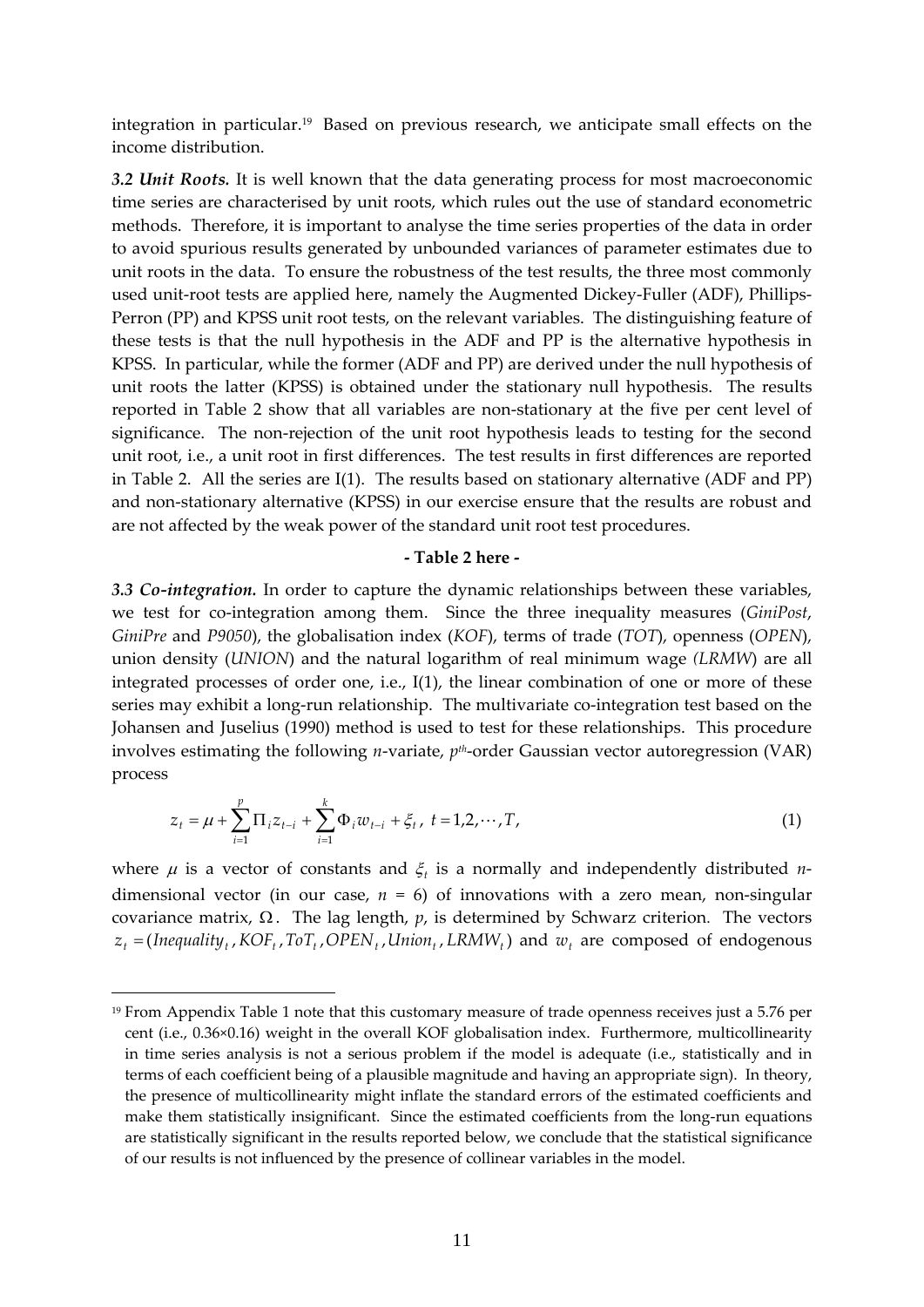and exogenous variables, respectively. However,  $w_t$  is a null vector because all variables are treated as being endogenous. The inequality measures are used in the analysis to examine the robustness of our results. It is convenient to rewrite the above process in the following error correction form

$$
\Delta z_{t} = \mu + \sum_{i=1}^{p-1} \Gamma_{i} \Delta z_{t-i} + \Gamma_{p} z_{t-1} + \xi_{t},
$$
\n(2)

where  $\Gamma_i = \sum_i \prod_j i = 1,2,..., p-1$ .  $\Gamma_i = \sum_{j=1}^{n} \Pi_j$  ,  $i = 1, 2, ..., p-1$ *i* = 1,2,..., *p p j*  $\sum_{i}$  =  $\sum \prod_{j}$ , *i* = 1,2,..., *p* - 1. The long-run *n*×*n* matrix,  $\Pi$  = *I* -  $\sum \prod_{i}$ ,  $\Pi = I - \sum_{i=1}^{I} \Pi$ *p i*  $I - \sum \Pi_i$ , is equal to  $-\Gamma_p$ 

and determines how many independent linear combinations of the elements of  $z_t$  are stationary. In particular, the rank  $(r)$  of  $\Pi$  gives the number of independent co-integrating vectors. The rank,  $0 < r < n$ , can be formally tested using both the trace test and the maximum eigen value test.

The trace test (i.e., the  $\lambda_{\text{trace}}$  statistic) tests the null hypothesis that  $H_o: r = g$  vectors against the alternative that  $r > g$  and is given by

$$
\lambda_{\text{trace}}(g) = -T \sum_{i=g+1}^{n} \ln(1 - \lambda_i), \tag{3}
$$

where the  $\lambda_i$ 's are the eigen values of  $\Pi$ , such that  $\lambda_1 > \lambda_2 > ... > \lambda_n$ . The  $\lambda_{trace}$  statistic sequentially tests the null hypothesis that the number of co-integrating vectors is at most  $g$ against the alternative that the number of co-integrating vectors is more than *g*, where  $g = 0,1,2,...,n-1$ .

The maximum eigen value test ( $\lambda_{\text{max}}$  statistic) tests the null hypothesis that  $H_o: r = g$ vectors against the alternative that  $r = g + 1$  and is given by

$$
\lambda_{\max}(g) = \lambda_{\text{trace}}(g) - \lambda_{\text{trace}}(g+1). \tag{4}
$$

The  $\lambda_{\text{max}}$  statistic tests the null hypothesis that the number of co-integrating vectors is equal to  $g$  against the alternative that the number of co-integrating vectors is  $g+1$ .

The results of the trace test and the maximum eigen value test are reported in Table 3. The optimal lag length  $p (= 2)$  is determined by the Schwartz criteria. The results based on the Johansen-Juselius procedure indicate that the null of  $r = 0$  (i.e., no co-integrating relationship) is rejected at the five per cent level of significance. The sequential testing fails to reject the null hypothesis that the number of co‐integrating vectors is at most one at the five per cent level of significance.

#### **‐ Table 3 here ‐**

*3.4 Vector Error‐Correction Model.* Since the inequality measures, *KOF*, *TOT*, *OPEN*, *Union* and *LRMW* are co-integrated with one co-integrating vector, the following vector error correction model (VECM) is estimated to establish the long-run and short-run relationships between the variables.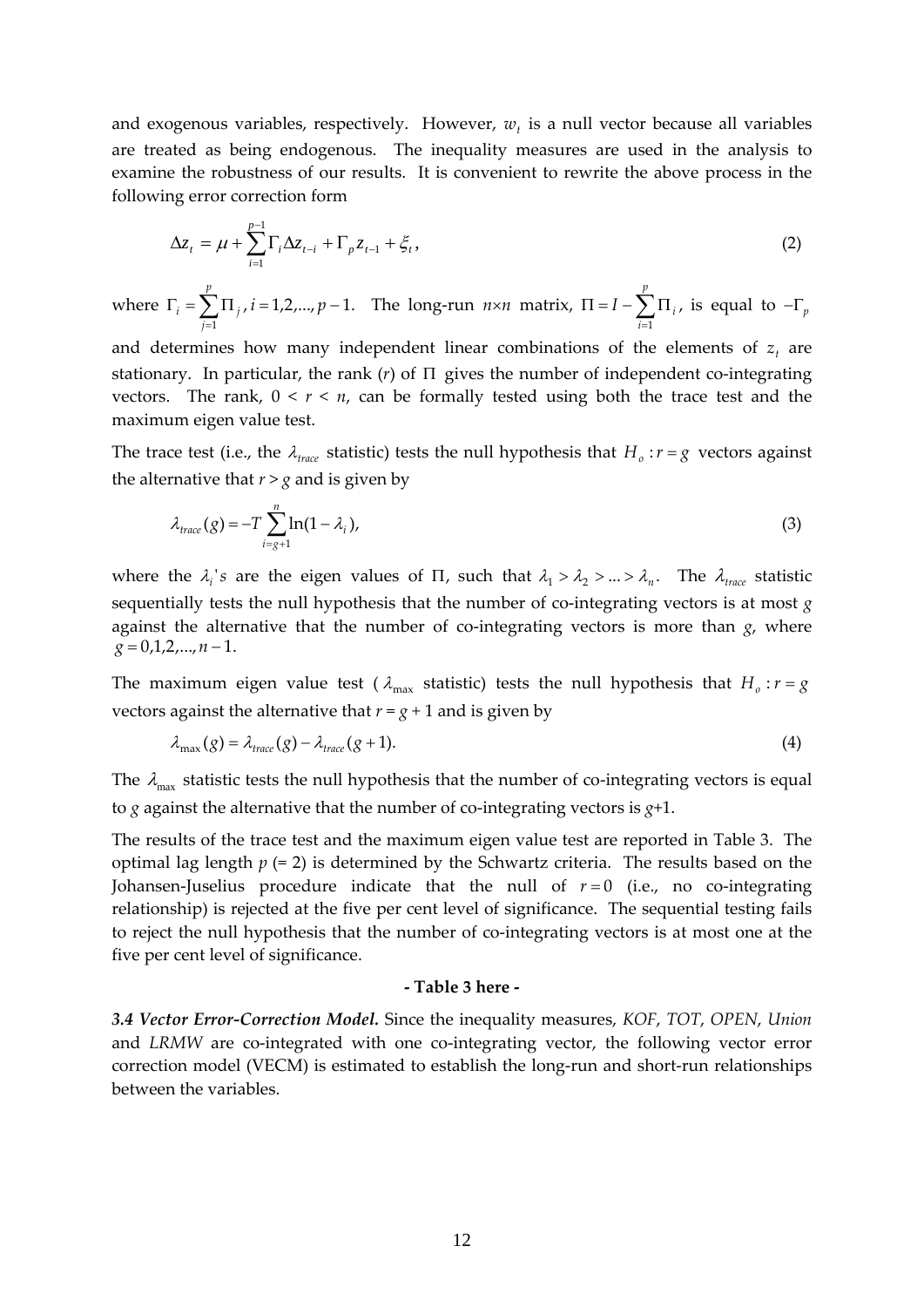$$
\begin{pmatrix}\n\Delta Inequality_{t} \\
\Delta KOF_{t} \\
\Delta TOT_{t} \\
\Delta OPEN_{t} \\
\Delta Union_{t} \\
\Delta LRMW_{t}\n\end{pmatrix} = \begin{pmatrix}\n\alpha_{1} \\
\alpha_{2} \\
\alpha_{3} \\
\alpha_{4} \\
\alpha_{5} \\
\alpha_{6}\n\end{pmatrix} e_{t-1} + \begin{pmatrix}\n\gamma_{11} & \gamma_{12} & \gamma_{13} & \gamma_{14} & \gamma_{15} & \gamma_{16} \\
\gamma_{21} & \gamma_{22} & \gamma_{23} & \gamma_{24} & \gamma_{25} & \gamma_{26} \\
\gamma_{31} & \gamma_{32} & \gamma_{33} & \gamma_{34} & \gamma_{35} & \gamma_{36} \\
\gamma_{41} & \gamma_{42} & \gamma_{43} & \gamma_{44} & \gamma_{45} & \gamma_{46} \\
\gamma_{51} & \gamma_{52} & \gamma_{53} & \gamma_{54} & \gamma_{55} & \gamma_{56} \\
\gamma_{61} & \gamma_{62} & \gamma_{63} & \gamma_{64} & \gamma_{65} & \gamma_{66}\n\end{pmatrix} \begin{pmatrix}\n\Delta Inequality_{t-1} \\
\Delta KOF_{t-1} \\
\Delta DCFN_{t-1} \\
\Delta OPEN_{t-1} \\
\Delta Union_{t-1} \\
\Delta LRMW_{t-1}\n\end{pmatrix} + \begin{pmatrix}\n\zeta_{1t} \\
\zeta_{2t} \\
\zeta_{3t} \\
\zeta_{4t} \\
\zeta_{5t} \\
\zeta_{6t}\n\end{pmatrix},
$$
\n(5)

where  $e_t = Inequality_t - \beta_2 KOF_t - \beta_3 ToT_t - \beta_4 OPEN_t - \beta_5 Union_t - \beta_6 LRMW_t$  is an error process from the long-run static equation.<sup>20</sup> The  $\alpha_i$ 's denote the speed of adjustment parameter for the *ith* equation, i.e., these parameters explain the speed at which the process approaches the long-run through  $i<sup>th</sup>$  equation. The significance of  $\beta_i$  and  $\alpha_i$  denote the long-run causality from the *j<sup>th</sup>* variable to the *i*<sup>th</sup> variable. (For example, the significance of  $\beta_2$  and  $\alpha_1$  indicates the long-run relationship from globalisation to the inequality measures.) Moreover, the sign of  $\beta_i$  explains the nature of the long-run relationship between the variables. On the other hand, the short-run dynamic relationships between the variables of interest can be assessed by the statistical significance and the sign of the  $\gamma_{ij}$ parameters. (For example, the statistical significance of  $\gamma_{12}$  indicates the short-run causal relationship from globalisation to the inequality measures.)

#### **‐ Tables 4.1 to 4.3 here ‐**

*3.5 Results.* First, the multivariate residual‐based test statistics for the estimated VECM models show that standard assumption about residuals (i.e., normality, no autocorrelation and constant variance) are satisfied at the one per cent level of significance.

All the standardised beta coefficients for the long-run relationships are summarised in Table 5.21 First, note that a one standard deviation increase in *KOF* leads to 0.52 standard deviation increase in *Ginipre* (pre-tax income inequality), ceteris paribus. That is, globalisation, as measured by *KOF*, unambiguously increases income inequality. This is in line with the findings of Dreher and Gaston (2007b) who found that globalisation increases income inequality in a panel of OECD countries.<sup>22</sup> The finding mirrors the unease with which noneconomists and the public generally view globalisation. While the academic literature fails to find consistent evidence that traditional measures of economic openness and integration – such as international trade flows and immigration – adversely impact the labour market, this may be attributable to an overly narrow view of globalisation generally adopted by most economists.23

 $20$  The long-run relationship, or static equation, is represented by a contemporaneous relationship between the variables of interest rather than a relationship with lags.

<sup>&</sup>lt;sup>21</sup> While interesting in themselves, the short-run results are not the focus for the present exercise.

<sup>22</sup> Exploring the Dreher and Gaston (2007b) result in greater depth, Dreher *et al*. (2007) found that it is the social dimension of globalisation that has had the most significant impact on OECD earnings and income inequality.

<sup>&</sup>lt;sup>23</sup> The speed of adjustment parameters (i.e., the  $\alpha$ <sup>'</sup> s) indicate that, of the variables that we consider, *KOF* is likely to be exogenous, i.e., it is highly significant in the three long-run relationships but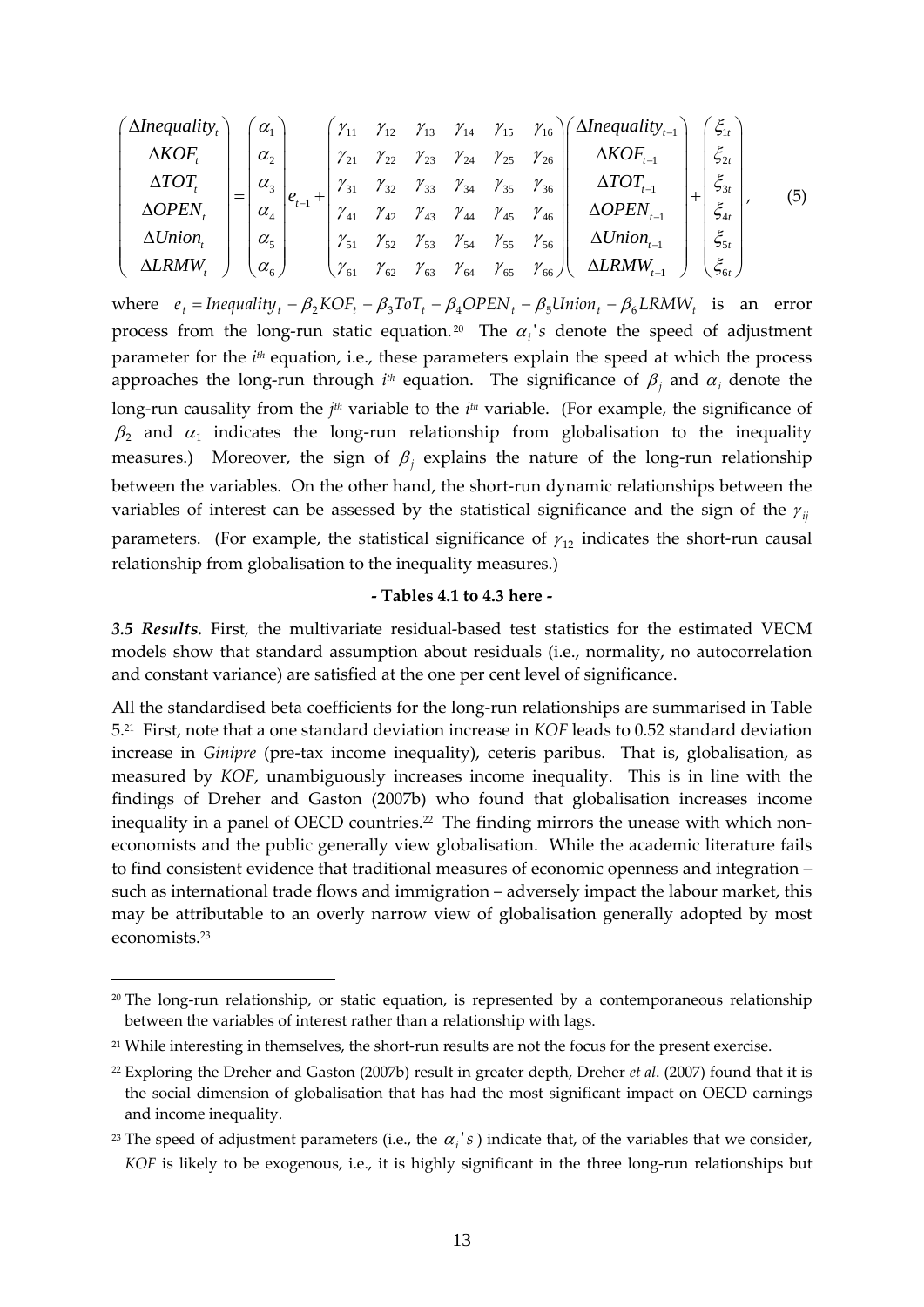Perhaps a more surprising result is that improving terms of trade and greater trade openness are equity‐*enhancing* for Australia. While Australia has always been regarded as the quintessential small open economy of international trade textbooks (see Garnault, 1983), Australia is somewhat 'peculiar' for a developed economy in that it mainly exports primary commodities and imports manufactured goods. Pope and Selten (2002) note the importance of improved terms of trade for Australia's manufacturing sector. Of course, a depreciation of the Australian dollar raises the price of imports and improves the attractiveness of local manufactures. However, this beneficial effect is more than offset by the effect of higher import prices on the variable costs of local producers. Clearly, not only do greater openness and improved terms of trade boost Australian welfare and income, they also have a beneficial impact on equity.

The results for *Union* are large and significantly negative as well as straightforward to interpret. It's quite clear that the impact of deunionisation has been to exacerbate income inequality. The result for the minimum wage varies across the different measures of income inequality. A higher real minimum wage lowers pre‐tax income inequality. The impact on post-tax inequality is positive and significant, albeit at just the ten per cent level. This may indicate that the progressivity of taxes is relatively more important for generating a more equitable income distribution than are increases in the minimum wage, at least for Australia. Unsurprisingly, the minimum wage has no impact on the income distribution for the more wealthy.

|                 | Eq. | <b>KOF</b> | ToT        | <b>OPEN</b> | Union      | <b>LRMW</b> |
|-----------------|-----|------------|------------|-------------|------------|-------------|
| <b>GiniPre</b>  | 4.1 | $0.52***$  | $-0.51***$ | 0.00        | $-0.39***$ | $-0.36***$  |
| <b>GiniPost</b> | 4.2 | $0.81**$   | $-1.76***$ | $-3.42***$  | $-2.48***$ | $0.26*$     |
| <i>p9050</i>    | 4.3 | $1.24***$  | $-0.59***$ | $-3.34***$  | $-4.57***$ | 0.03        |

**Table 5. Summary of the long‐run relationships: standardised beta coefficients**

Note: \*, \*\* and \*\*\* denote rejection of the null at 10%, 5% and 1% significance levels, respectively.

#### **IV. Conclusion**

1

The academic literature (to say nothing of the popular literature) on the labour market effects of globalisation is enormous. The essential empirical issue has been macroeconomic in nature: accounting for the *economy-wide* rise in earnings and income inequality. One of the other striking developments of the last quarter century in virtually every country is the increase in something widely called "globalisation". Globalisation is manifested by, amongst other things, growth in the international trade of goods and services and growth in foreign direct investment (FDI). Outwardly, the driving forces seem to be the decline in

insignificant in each of the speed of adjustment equations. This obviously contradicts the view espoused by Quiggin (1999, p.240): "*Increased inequality is the result of the neoliberal reform program as a whole. The role of globalisation* per se *has been overstated"*. On the other hand, the conclusions drawn by Henry and O'Brien (2003) may be overly sanguine.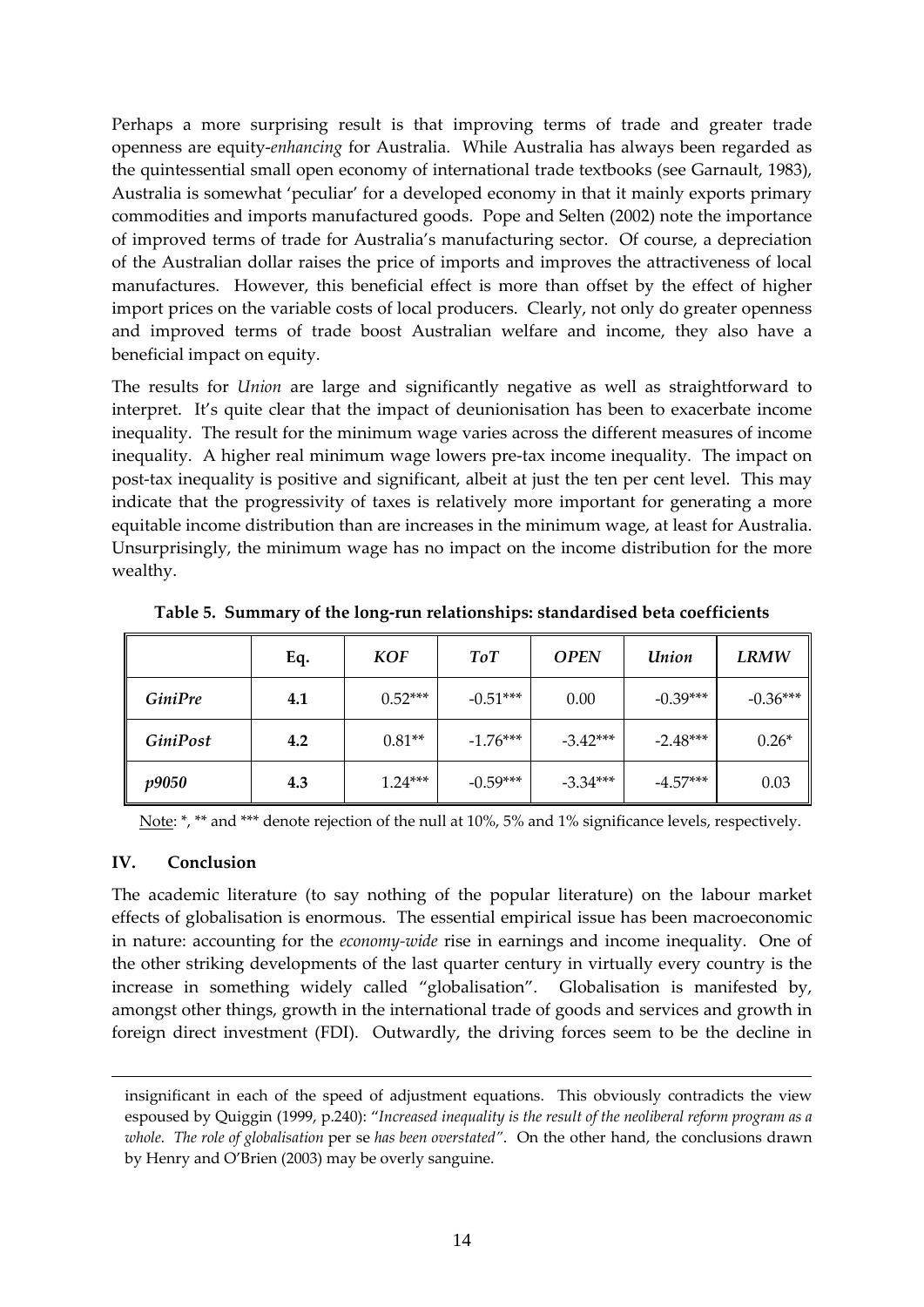administrative barriers to trade, sharp falls in the costs of transportation and communication, and the fragmentation of production processes. However, also significant has been rapidity of technological progress, institutional changes as well as increased political and social integration.

This paper examined the key determinants of Australia's income inequality. Surprisingly, particularly given the increases in Australian income inequality over the last quarter century, little research has been done for Australia. The present paper can therefore be viewed as a preliminary exploration. The findings are intriguing and will hopefully encourage other researchers to further explore the issue. Among our findings is that more trade and improved terms of trade are equity‐enhancing. Institutionally, deunionisation of the labour force is having the anticipated adverse effect on income inequality. On the other hand, the welfare state has responded, rising minimum wages - the anchor upon which lowskilled and semi‐skilled workers have their own incomes determined ‐ have reduced income inequality. In addition, the progressivity of the income tax system has served to lessen the impact on low income workers. Our main finding is that globalisation – broadly‐defined – has increased income inequality. Notably, the result is not attributable to increased trade openness and falling trade barriers. In fact, quite the opposite is the case. The global environment, and Australia's role in that environment, is a starkly different and possibly more uncertain one than Australians found ourselves in a quarter century ago.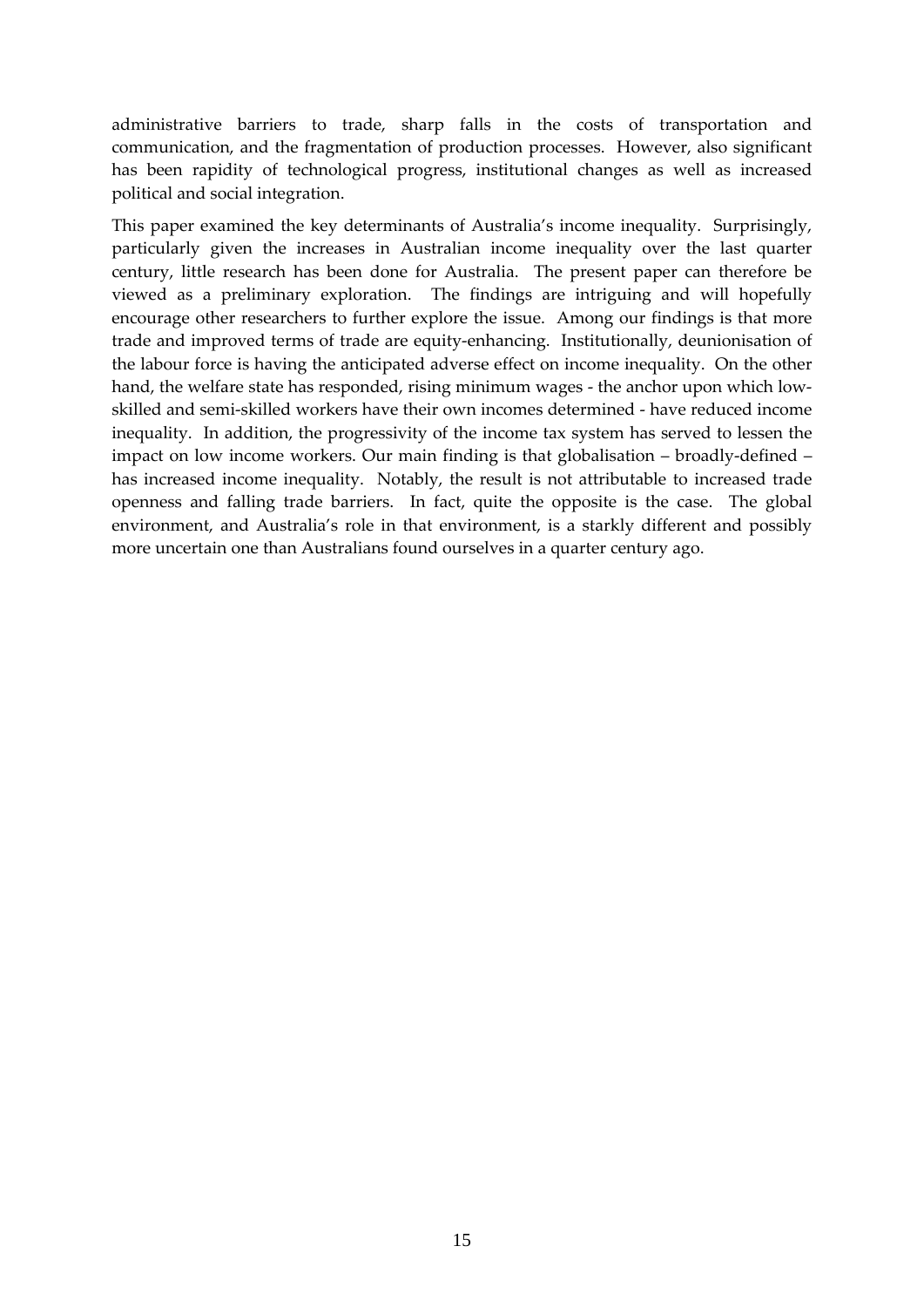#### **References**

- Alesina, A., and D. Rodrik (1994). "Distributive politics and economic growth", *Quarterly Journal of Economics* 109(2), 465‐90.
- Atkinson, A. B. (1997). "Bringing income distribution in from the cold", *Economic Journal* 107(441), 297‐321.
- \_\_\_ (2003). "Income inequality in OECD countries: data and explanations", *CESifo Economic Studies* 49(4), 479‐513.
- Bhagwati, J. (1999). "Globalization: who gains, who loses?" in H. Siebert, editor, *Globalization and Labor*, Tübingen, Germany: Mohr Siebeck, 225‐36.
- Blank, R. M., and R. B. Freeman (1994). "Evaluating the connection between social protection and economic flexibility", in R. M. Blank, editor, *Social Protection versus Economic Flexibility*, Chicago: The University of Chicago Press, 21‐41.
- Blau, F. D., and L. M. Kahn (1996). "International differences in male wage inequality: institutions versus market forces", *Journal of Political Economy* 104(4), 791‐837.
- Borjas, G. J., and V. A. Ramey (1994). "Time‐series evidence and the sources of trends in wage inequality", *American Economic Review* 84(2), 10‐6.
- Borland, J. (1999). "Earnings inequality in Australia: changes, causes and consequences", *Economic Record* 75(299), 177‐202.
- Calmfors, L. (1993). "Centralisation of wage bargaining and macroeconomic performance a survey", *OECD Economic Studies* 21, 161‐91.
- Danthine, J. P., and J. Hunt (1994). "Wage bargaining structure, employment and economic integration", *Economic Journal* 104(424), 528‐41.
- DiNardo, J., and T. Lemieux (1997). "Diverging male wage inequality in the United States and Canada, 1981‐1988: do institutions explain the difference?" *Industrial and Labor Relations Review* 50(4), 629‐51.
- Dreher, A., and N. Gaston (2007a). "Has globalisation really had no effect unions?" *Kyklos* 60(2), 165‐86.
- \_\_\_ (2007b). "Does globalisation increase inequality?" *Review of International Economics*, forthcoming.
- \_\_\_, \_\_\_ and P. Martens (2007). *Measuring Globalisation,* Berlin: Springer‐Verlag, forthcoming.
- Ehrenberg, R. G. (1994). *Labor Markets and Integrating National Economies*, Washington, DC: The Brookings Institution.
- Freeman, R. B. (1998). "War of the models: which labour market institutions for the 21<sup>st</sup> century?" *Labour Economics* 5(1), 1‐24.
- Friedman, T. L. (1999). *The Lexus and the Olive Tree,* New York: Farrar, Strauss and Giroux.
- Garrett, G. (1998). *Partisan Politics in the Global Economy*, Cambridge: Cambridge University Press.
- Garnault, R. (1983). "International trade policy and the labour market in Australia", in K. Hancock, Y. Sano, B. J. Chapman and P. Fayle, editors, *Japanese and Australian Labour Markets: A Comparative Study*, Canberra: AJRC.
- Gaston, N. (1998). "The impact of international trade and protection on Australian manufacturing employment", *Australian Economic Papers* 37(2), 119‐36.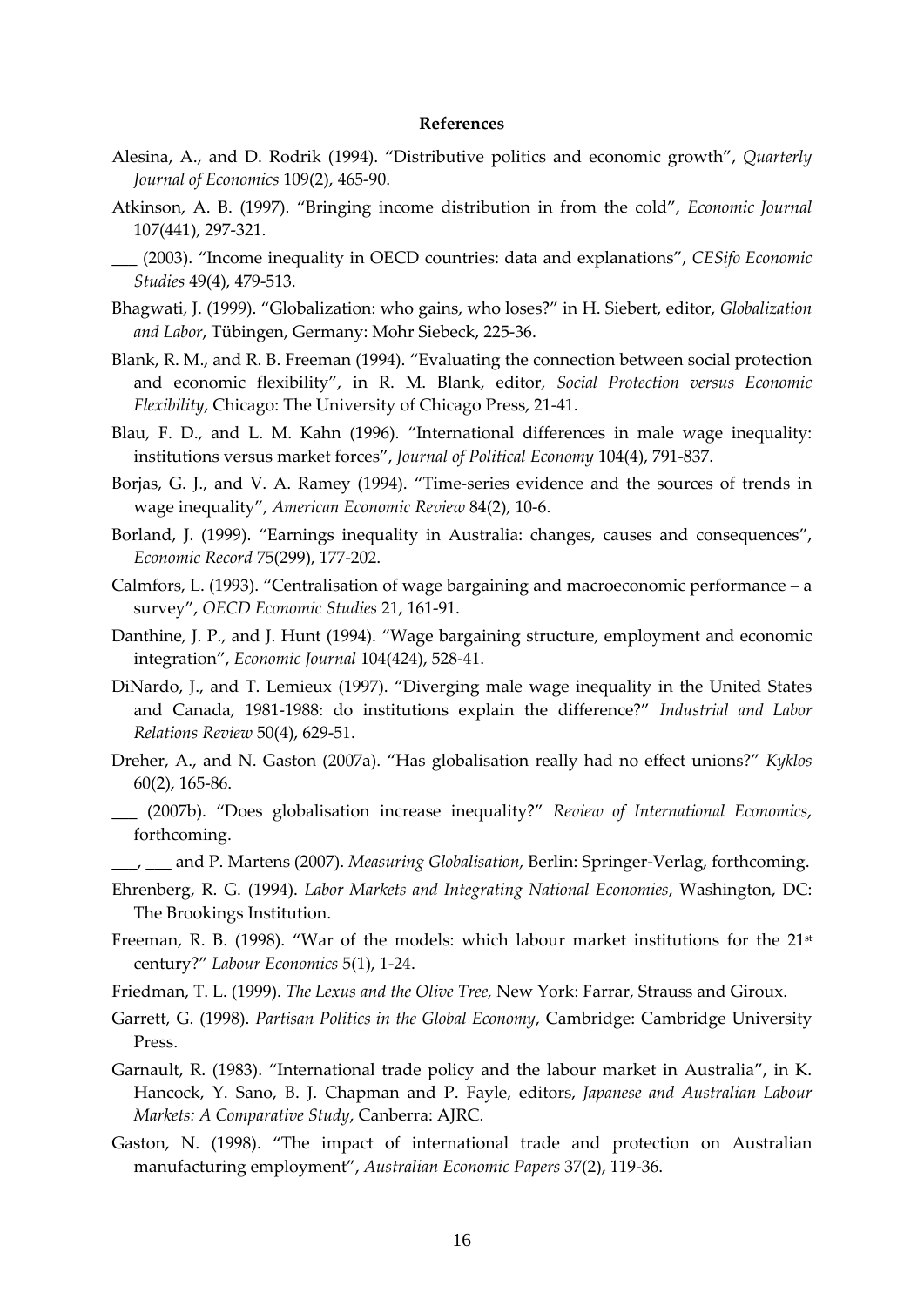- \_\_\_ (2002). "The effects of globalisation on unions and the nature of collective bargaining", *Journal of Economic Integration* 17(2), 377‐96.
- \_\_\_ and G. Rajaguru (2007). "The rise (and fall) of labour market programmes: domestic vs. global factors", *Oxford Economic Papers*, forthcoming.
- \_\_\_ and D. Nelson (2002). "Integration, foreign direct investment and labour markets: microeconomic perspectives", *The Manchester School* 70(3), 420‐59.
- \_\_\_ (2004). "Structural change and the labour market effects of globalisation", *Review of International Economics* 12(5), 769‐92.
- \_\_\_ (2007). "The employment and wage effects of immigration: an overview of theory, method and results", *World Bank working paper series*, forthcoming.
- Gottschalk, P., and T. M. Smeeding (1997). "Cross-national comparisons of earnings and income inequality", *Journal of Economic Literature* 35(2), 633‐87.
- Gwartney, J., and R. Lawson (2006). *Economic Freedom of the World: Annual Report*, available at http://www.freetheworld.org.
- Henry, K. (2006). "Implications of China's re-emergence for Australia", address to Australian Business Economists, 16 May.
- \_\_ and T. O'Brien (2003). "Globalisation, poverty and inequality: friends, foes or strangers?" *Australian Economic Review* 36(1), 3‐21.
- Huber, E., and J. Stephens (1998). "Internationalization and the social democratic model", *Comparative Political Studies* 31(3), 353‐97.
- Johansen, S., and K. Juselius (1990). "Maximum likelihood estimation and inference on cointegration ‐ with applications to the demand for money", *Oxford Bulletin of Economics and Statistics* 52(2), 169‐210.
- Katz, H. C. (1993). "The decentralization of collective bargaining: a literature review and comparative analysis", *Industrial and Labor Relations Review* 47(1), 3‐22.
- Katz, L. F., and D. H. Autor (1999). "Changes in the wage structure and earnings inequality", in O. Ashenfelter and D. Card, editors, *Handbook of Labor Economics*, Vol. 3A, 1463‐1558. Amsterdam: Elsevier North‐Holland.
- \_\_\_, G. W. Loveman and D. G. Blanchflower (1995). "A comparison of changes in the structure of wages in four OECD countries", in R. B. Freeman and L. F. Katz, editors, *Differences and Changes in Wage Structures*, Chicago: University of Chicago Press, 25‐66.
- Krugman, P. (1999). "Domestic policies in a global economy", *Brookings Trade Forum ‐ 1999*, Washington, DC: Brookings, 73‐93.
- Layard, R., S. Nickell and R. Jackman (1994). *The Unemployment Crisis*, Oxford: Oxford University Press.
- Leamer, E. E. (1995). "The Heckscher‐Ohlin model in theory and practice", *Princeton Studies in International Finance* no.77.
- Leigh, A. (2005). "Deriving long‐run inequality series from tax data", *Economic Record* 81(255), S58–S70.
- Lindert, P. H., and J. G. Williamson (2001). "Does globalization make the world more unequal?" NBER working paper no.8228.
- Martin, J., and H. Immervoll (2007). "The minimum wage: making it pay", *OECD Observer* no.261, 11‐2.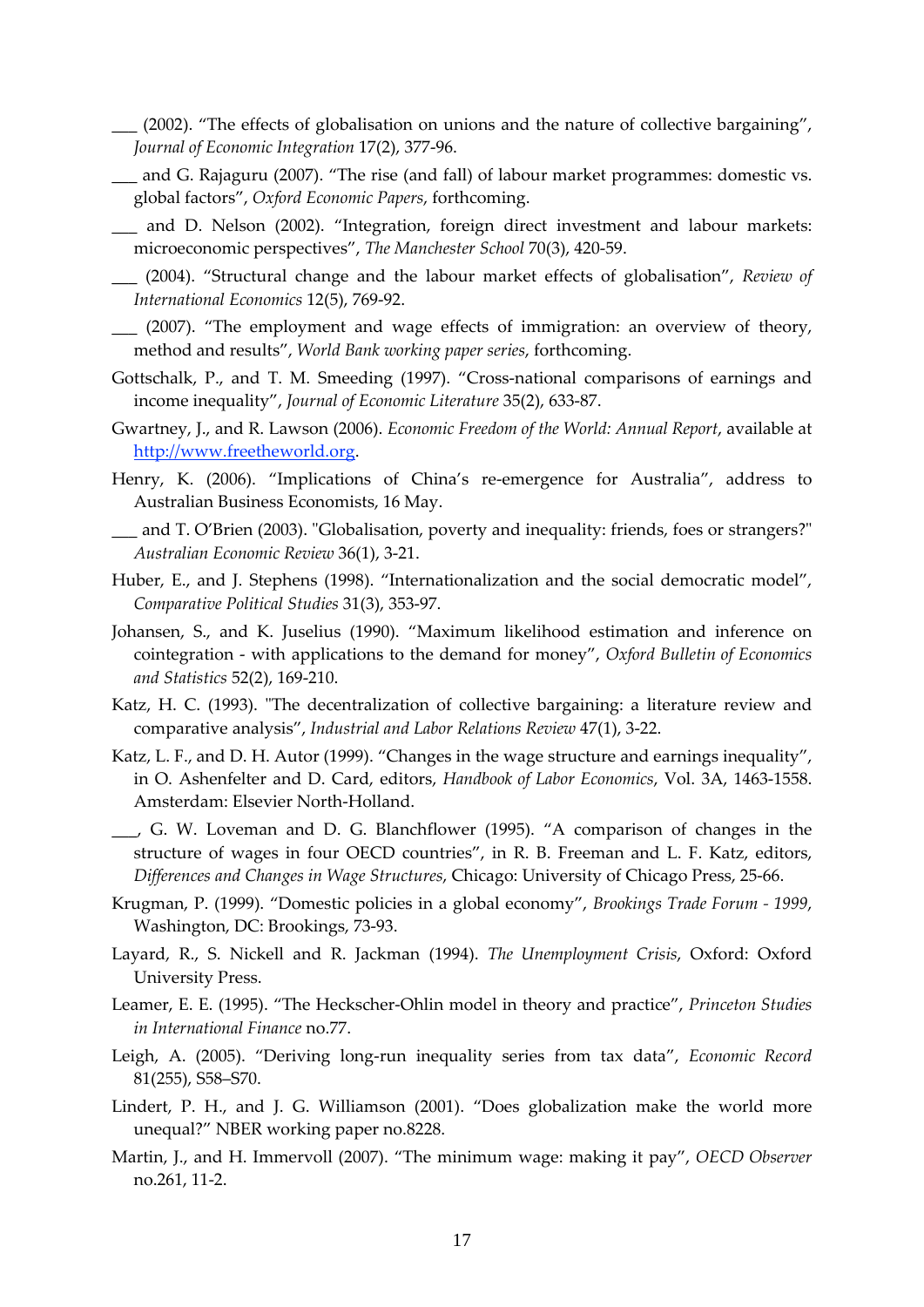- Murtough, G., K. Pearson and P. Wreford (1998). "Trade liberalisation and earnings distribution in Australia", *Industry Commission Staff Research Paper*, Canberra: AGPS.
- Organisation for Economic Co-operation and Development (OECD) (1996; 1997). *Employment Outlook*, OECD, Paris.
- Persson, T., and G. Tabellini (1994). "Is inequality harmful for growth?" *American Economic Review* 84(3), 600‐21.
- Pope, R., and R. Selten (2002). "Local manufacturing hurt by depreciations in a theoretical model reflecting the Australian experience", *Pacific Economic Review* 7(3), 403‐64.
- Quiggin, J. (1999). "Globalisation, neoliberalism and inequality in Australia", *Economic and Labour Relations Review* 10(2), 240‐59.
- Ritzer, G. (1993). *The McDonaldization of Society*, Boston, MA: Pine Forge Press.
- Rodrik, D. (1997). *Has Globalisation Gone Too Far?* Washington, DC: Institute for International Economics.
- \_\_\_ (1998). "Why do more open economies have bigger governments?" *Journal of Political Economy* 106(5), 997‐1032.
- Rowthorn, R. E. (1992). "Centralisation, employment and wage dispersion", *Economic Journal* 102(412), 506‐23.
- Slaughter, M. (2000). "What are the results of product-price studies and what can we learn from their differences?" in R. Feenstra, editor, *The Impact of International Trade on Wages*, Chicago: University of Chicago Press, 129‐65.
- Tanzi, V. (1995). *Taxation in an Integrating World,* Washington, DC: Brookings Institution.
- United Nations Conference on Trade and Development (UNTAD) (2006). *World Investment Report, 2006*, available at www.unctad.org/wir.
- Wallerstein, M., and B. Western (2000). "Unions in decline: what has changed and why?" *Annual Review of Political Science* 3(3), 355‐77.
- Welch, F. (1999). "In defense of inequality", *American Economic Review* 89(2), 1‐17.
- Wood, A. (1994). *North‐South Trade, Employment and Inequality: Changing Fortunes in a Skill‐ Driven World*, New York: Oxford University Press.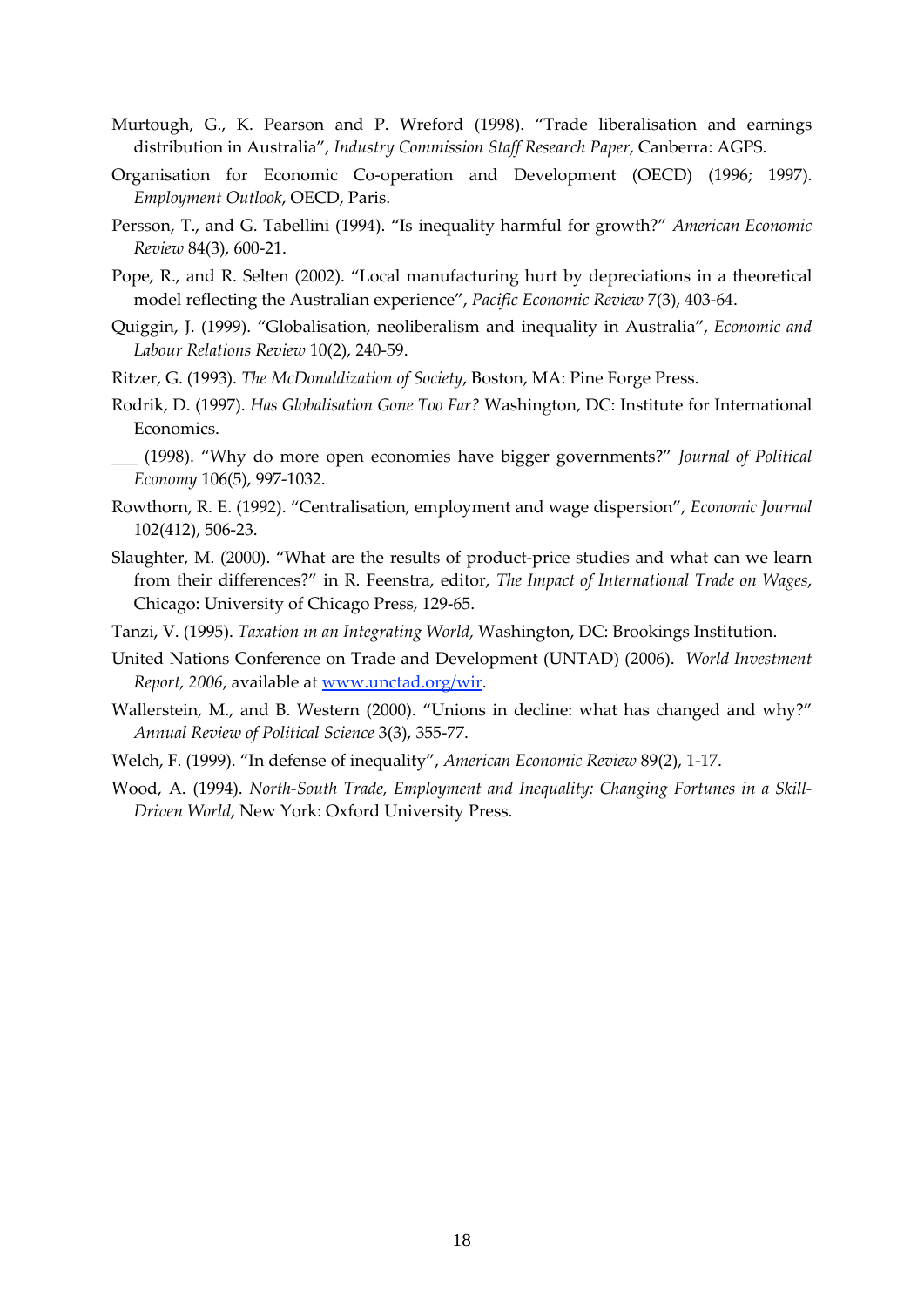|             | Variables in levels |           |             | Variables in first differences |            |             |
|-------------|---------------------|-----------|-------------|--------------------------------|------------|-------------|
|             | ADF                 | <b>PP</b> | <b>KPSS</b> | ADF                            | <b>PP</b>  | <b>KPSS</b> |
| GiniPost    | $-2.81$             | $-2.83$   | $0.15**$    | $-5.48***$                     | $-5.46***$ | 0.26        |
| GiniPre     | $-3.05$             | $-3.09$   | $0.15**$    | $-5.21***$                     | $-5.25***$ | 0.31        |
| P9050       | $-2.53$             | $-2.56$   | $0.16**$    | $-5.89***$                     | $-5.96***$ | 0.31        |
| KOF         | $-3.20$             | $-3.21$   | $0.18**$    | $-7.50***$                     | $-7.61***$ | 0.06        |
| ToT         | $-3.81$             | $-2.23$   | $0.15**$    | $-6.04***$                     | $-5.31***$ | 0.05        |
| <b>OPEN</b> | $-2.95$             | $-2.99$   | $0.15**$    | $-4.96***$                     | $7.45***$  | 0.27        |
| Union       | $-1.62$             | $-1.62$   | $0.19**$    | $-5.04***$                     | $-4.89***$ | 0.23        |
| LRMW        | $-1.93$             | $-2.18$   | $0.18**$    | $-3.09***$                     | $-3.02***$ | 0.08        |

#### **Table 2: Unit root tests**

Note:

1) \*, \*\* and \*\*\* denote rejection of the null at 10%, 5% and 1% significance levels, respectively;

2) time trend and intercept used in all regressions;

3) intercept used in all regressions in first differences;

4) the lag length in the ADF test is determined by the Schwarz Criterion. For the sake of brevity, the optimal length is not reported here.

#### **Table 3 Johansen‐Juselius procedure for testing co‐integration between the inequality measures,** *KOF***,** *ToT***,** *OPEN***,** *UNION* **and** *LRMW*

|                          | <b>Trace Statistic</b> |                |          | Maximum Eigen Values Statistic |                |           |
|--------------------------|------------------------|----------------|----------|--------------------------------|----------------|-----------|
| Inequality $\rightarrow$ | GiniPost               | <i>GiniPre</i> | P9050    | <i>GiniPost</i>                | <i>GiniPre</i> | P9050     |
| $r = 0$                  | 123.47**               | 135.22**       | 130.17** | 55.77**                        | $68.10**$      | $62.58**$ |
| r < 1                    | 67.71                  | 67.12          | 67.59    | 20.91                          | 20.47          | 23.47     |
| $r \leq 2$               | 46.80                  | 46.65          | 44.12    | 17.68                          | 19.18          | 15.78     |
| $r \leq 3$               | 29.11                  | 27.47          | 28.34    | 15.73                          | 13.89          | 15.96     |
| $r \leq 4$               | 13.39                  | 13.58          | 12.38    | 13.38                          | 13.51          | 11.70     |
| $r \leq 5$               | 0.00                   | 0.08           | 0.68     | 0.00                           | 0.08           | 0.68      |

Note: \* and \*\* denote rejection of null at 5% and 1% significance levels, respectively.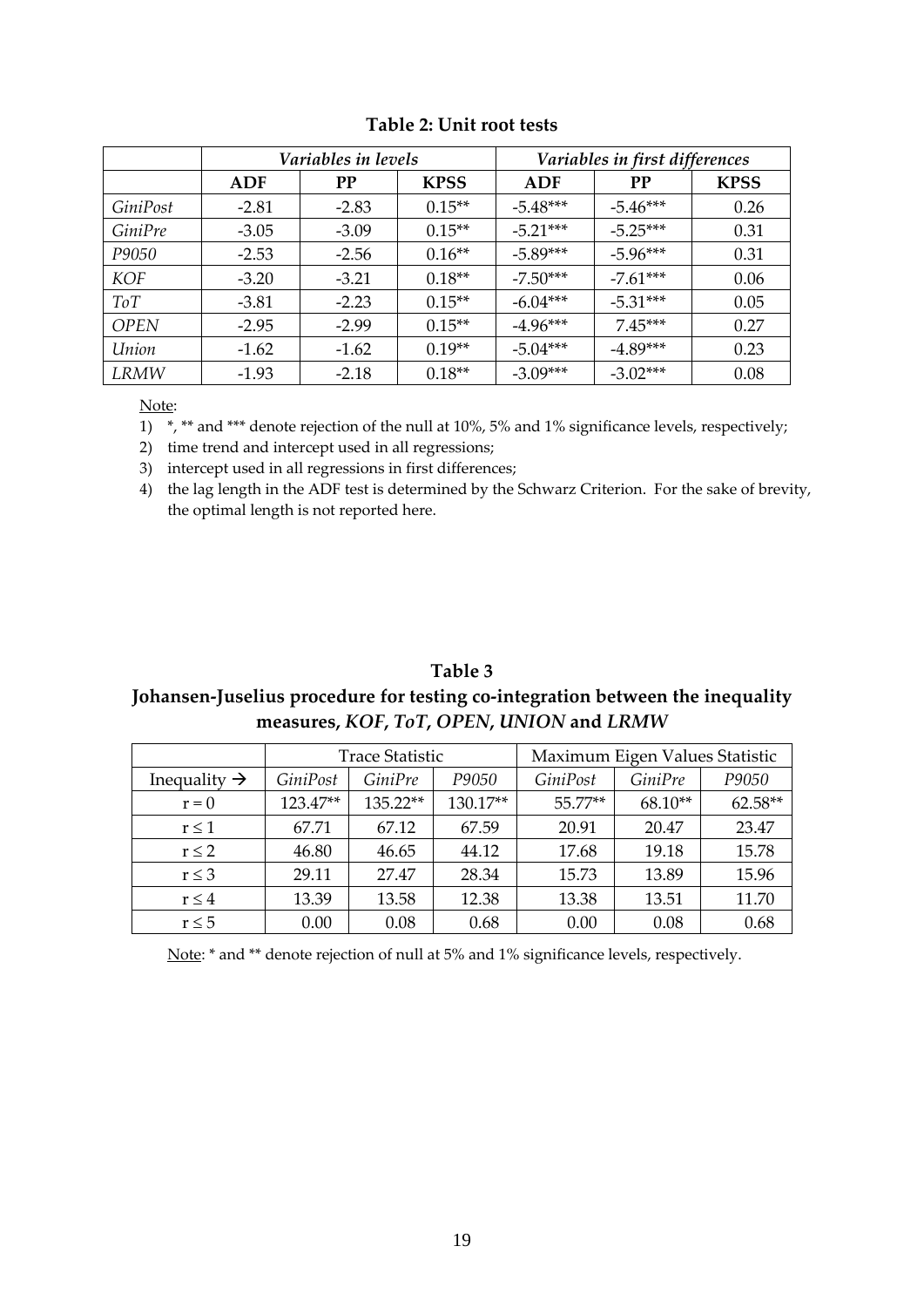#### **Table 4.1: Vector error correction model for** *GiniPre*

Long-run contemporaneous relationship:

Gini Pr 
$$
e_t = 0.002 KOF_t - 0.003 TOT_t - 0.0003 OPEN_t - 0.003 Union_t - 0.15LRMW_t + e_t
$$
  
s.e.  $(0.0006)*** (0.0004)*** (0.001) (0.0009)*** (0.03)***$ 

Short-run dynamic relationships:

|                                     | $\Delta$ (GiniPre) | $\Delta$ (KOF) | $\Delta(ToT)$ | $\triangle$ (OPEN) | $\Delta$ ( <i>Union</i> ) | $\Delta$ (LRMW) |
|-------------------------------------|--------------------|----------------|---------------|--------------------|---------------------------|-----------------|
| $\boldsymbol{e}_{\boldsymbol{t}-1}$ | $-0.35***$         | $-5.52$        | $-94.65***$   | $-6.21$            | $-5.90$                   | $-0.20$         |
|                                     | (0.04)             | (14.30)        | (38.88)       | (13.19)            | (6.18)                    | (0.49)          |
| $\Delta$ (GiniPre(-1))              | $-0.28**$          | 12.22          | $-227.58**$   | $-41.83$           | $-18.80$                  | $-0.47$         |
|                                     | (0.11)             | (36.58)        | (99.45)       | (33.74)            | (15.81)                   | (1.25)          |
| $\Delta$ (KOF(-1))                  | $-0.002***$        | $-0.23$        | $-0.16$       | $-0.18$            | 0.06                      | $-0.004$        |
|                                     | (0.001)            | (0.18)         | (0.50)        | (0.17)             | (0.08)                    | (0.01)          |
| $\Delta(ToT(-1))$                   | $0.0010***$        | 0.05           | $0.52***$     | 0.06               | $0.05*$                   | $-0.001$        |
|                                     | (0.0002)           | (0.07)         | (0.20)        | (0.07)             | (0.03)                    | (0.002)         |
| $\Delta$ (OPEN(-1))                 | $-0.0004$          | $-0.34$        | $-1.13*$      | $-0.24$            | 0.10                      | 0.0004          |
|                                     | (0.001)            | (0.24)         | (0.65)        | (0.22)             | (0.10)                    | (0.01)          |
| $\Delta$ ( <i>Union</i> (-1))       | $-0.002*$          | $-0.26$        | $-0.77$       | $-0.39$            | $0.51***$                 | 0.01            |
|                                     | (0.001)            | (0.37)         | (1.01)        | (0.34)             | (0.16)                    | (0.01)          |
| $\Delta$ (LRMW(-1))                 | $0.09***$          | 3.22           | $30.33*$      | 2.13               | $-1.23$                   | 0.09            |
|                                     | (0.02)             | (6.36)         | (17.30)       | (5.87)             | (2.75)                    | (0.22)          |
| $\overline{C}$                      | $0.004***$         | $1.26***$      | 0.91          | $0.81**$           | $-0.34*$                  | 0.01            |
|                                     | (0.001)            | (0.44)         | (1.21)        | (0.41)             | (0.19)                    | (0.02)          |
| Multivariate Residual Diagnostics:  |                    |                |               |                    |                           |                 |
|                                     |                    |                |               | Test statistic     |                           | P-values        |
| Normality (Chi-square)              |                    |                |               | 17.03              |                           | 0.15            |
| Heteroscedasticity (Chi-square)     |                    |                | 298.02        |                    | 0.42                      |                 |
| Autocorrelation (Chi-square): Lag1  |                    |                |               | 37.26              |                           | 0.41            |
| Autocorrelation (Chi-square): Lag2  |                    |                |               | 29.83              |                           | 0.96            |

Notes:

(1) \*, \*\* and \*\*\* denote rejection of the null at 10%, 5% and 1% significance levels, respectively;

(2) standard errors in parentheses.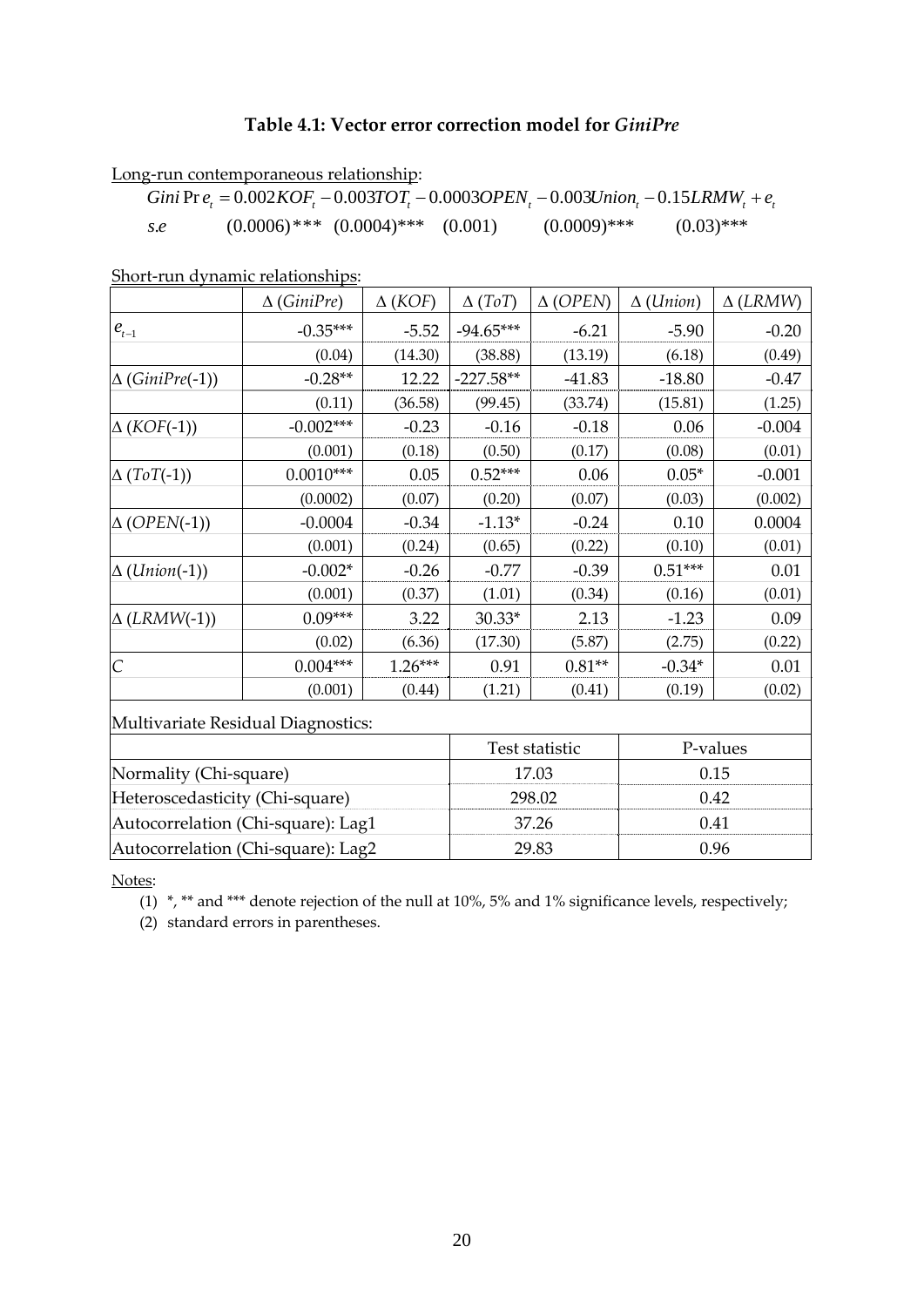#### **Table 4.2: Vector error correction model for** *GiniPost*

|     | <u>Long-run contemporaneous relationship:</u>                                   |                                             |           |
|-----|---------------------------------------------------------------------------------|---------------------------------------------|-----------|
|     | $GiniPost$ , = 0.003 $KOF$ , -0.009TOT, -0.025OPEN, -0.015Union, +0.10LRMW, +e. |                                             |           |
| s.e | $(0.001)$ **                                                                    | $(0.0009)$ *** $(0.0003)$ *** $(0.002)$ *** | $(0.06)*$ |

Short-run dynamic relationships:

|                                     | $\Delta$ (GiniPost)             | $\Delta$ (KOF) | $\Delta(ToT)$ | $\Delta$ (OPEN) | $\Delta$ ( <i>Union</i> ) | $\Delta$ (LRMW) |  |
|-------------------------------------|---------------------------------|----------------|---------------|-----------------|---------------------------|-----------------|--|
| $\boldsymbol{e}_{\boldsymbol{t}-1}$ | $-0.12*$                        | 0.39           | $-90.61***$   | $-14.46**$      | $-4.77$                   | 0.02            |  |
|                                     | (0.07)                          | (8.05)         | (17.11)       | (6.78)          | (3.43)                    | (0.28)          |  |
| $\Delta$ (GiniPost(-1))             | $-0.07$                         | $-20.06$       | $-75.06$      | $-31.88$        | $-11.22$                  | $-0.17$         |  |
|                                     | (0.21)                          | (25.42)        | (54.03)       | (21.41)         | (10.83)                   | (0.88)          |  |
| $\Delta$ (KOF(-1))                  | $-0.001$                        | $-0.19$        | $-0.36$       | $-0.20$         | 0.06                      | $-0.003$        |  |
|                                     | (0.002)                         | (0.19)         | (0.39)        | (0.16)          | (0.08)                    | (0.01)          |  |
| $\Delta(ToT(-1))$                   | 0.0003                          | 0.06           | $0.61***$     | $0.10*$         | $0.06**$                  | $-0.002$        |  |
|                                     | (0.001)                         | (0.07)         | (0.15)        | (0.06)          | (0.03)                    | (0.002)         |  |
| $\Delta$ (OPEN(-1))                 | 0.002                           | $-0.41$        | 0.06          | $-0.10$         | 0.14                      | $-0.001$        |  |
|                                     | (0.002)                         | (0.28)         | (0.60)        | (0.24)          | (0.12)                    | (0.01)          |  |
| $\Delta$ ( <i>Union</i> (-1))       | $-0.001$                        | $-0.40$        | $1.44*$       | $-0.07$         | $0.61***$                 | 0.01            |  |
|                                     | (0.003)                         | (0.42)         | (0.89)        | (0.35)          | (0.18)                    | (0.01)          |  |
| $\Delta$ (LRMW(-1))                 | 0.04                            | 3.28           | 11.80         | 0.92            | $-2.20$                   | 0.07            |  |
|                                     | (0.05)                          | (6.04)         | (12.83)       | (5.09)          | (2.57)                    | (0.21)          |  |
| $\overline{C}$                      | 0.0004                          | $1.25***$      | 1.20          | $0.87**$        | $-0.33*$                  | 0.01            |  |
|                                     | (0.004)                         | (0.44)         | (0.94)        | (0.37)          | (0.19)                    | (0.02)          |  |
| Multivariate Residual Diagnostics:  |                                 |                |               |                 |                           |                 |  |
|                                     |                                 | Test statistic |               | P-values        |                           |                 |  |
| Normality (Chi-square)              |                                 |                |               | 17.45           |                           | 0.13            |  |
|                                     | Heteroscedasticity (Chi-square) |                |               | 298.46          |                           | 0.42            |  |
| Autocorrelation (Chi-square): Lag1  |                                 |                |               | 24.72           |                           | 0.92            |  |
| Autocorrelation (Chi-square): Lag2  |                                 |                |               | 28.28           |                           | 0.81            |  |

Notes:

(1) \*, \*\* and \*\*\* denote rejection of the null at 10%, 5% and 1% significance levels, respectively;

(2) standard errors in parentheses.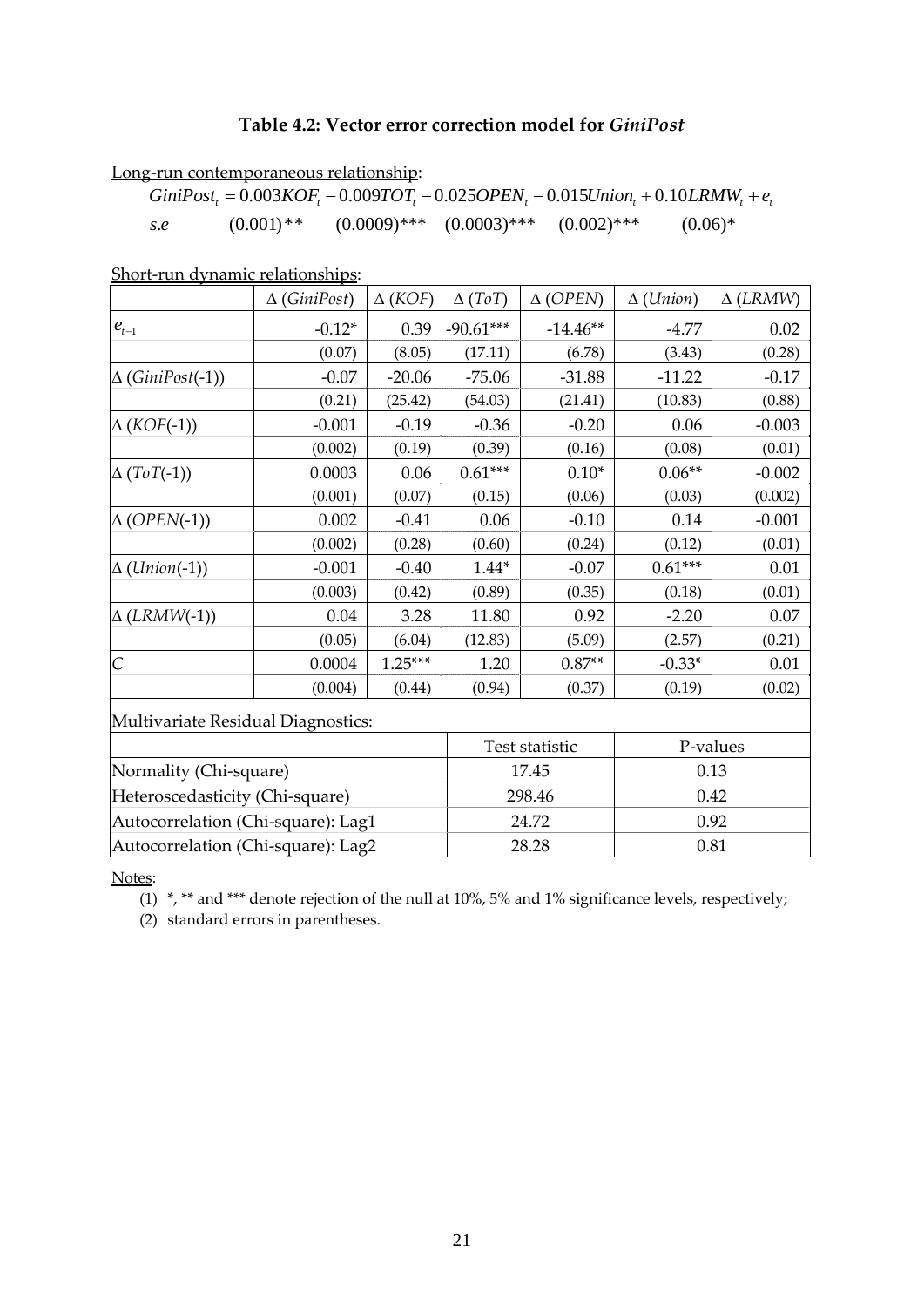#### **Table 4.3: Vector error correction model for** *P9050*

Long-run contemporaneous relationship:

$$
P9050_t = -0.02KOF_t - 0.01TOT_t - 0.09OPEN_t - 0.11Union_t + 0.05LRMW_t + e_t
$$
  
s.e. (0.006)\*\*\* (0.0004)\*\*\* (0.01)\*\*\* (0.009)\*\*\* (0.26)

Short-run dynamic relationships:

|                                    | $\Delta$ (P9050) | $\Delta$ (KOF) | $\Delta(ToT)$ | $\Delta$ (OPEN) | $\Delta$ ( <i>Union</i> ) | $\Delta$ (LRMW) |
|------------------------------------|------------------|----------------|---------------|-----------------|---------------------------|-----------------|
| $e_{t-1}$                          | $0.06**$         | 0.23           | $-11.04**$    | $-3.82**$       | $-1.25*$                  | 0.07            |
|                                    | (0.03)           | (1.74)         | (5.13)        | (1.49)          | (0.67)                    | (0.06)          |
| $\Delta (P9050(-1))$               | $-0.50*$         | $-16.95$       | 23.57         | 25.99*          | $-5.67$                   | $-0.74$         |
|                                    | (0.27)           | (17.83)        | (52.42)       | (15.21)         | (6.88)                    | (0.60)          |
| $\Delta$ (KOF(-1))                 | 0.002            | $-0.16$        | $-0.23$       | $-0.28*$        | 0.07                      | $-0.001$        |
|                                    | (0.003)          | (0.19)         | (0.55)        | (0.16)          | (0.07)                    | (0.01)          |
| $\Delta (ToT(-1))$                 | 0.001            | 0.08           | 0.21          | $-0.02$         | $0.05*$                   | $-0.001$        |
|                                    | (0.001)          | (0.07)         | (0.21)        | (0.06)          | (0.03)                    | (0.002)         |
| $\Delta$ (OPEN(-1))                | $-0.01*$         | $-0.50*$       | $-0.51$       | 0.16            | 0.10                      | $-0.01$         |
|                                    | (0.005)          | (0.32)         | (0.94)        | (0.27)          | (0.12)                    | (0.01)          |
| $\Delta$ ( <i>Union</i> (-1))      | $-0.01*$         | $-0.35$        | $-0.93$       | $-0.40$         | $0.46***$                 | 0.01            |
|                                    | (0.01)           | (0.36)         | (1.06)        | (0.31)          | (0.14)                    | (0.01)          |
| $\Delta$ (LRMW(-1))                | 0.02             | 2.34           | 16.54         | 1.71            | $-2.18$                   | 0.04            |
|                                    | (0.09)           | (5.92)         | (17.40)       | (5.05)          | (2.28)                    | (0.20)          |
| $\overline{C}$                     | $0.01*$          | $1.45***$      | $-0.26$       | 0.30            | $-0.37*$                  | 0.02            |
|                                    | (0.01)           | (0.50)         | (1.47)        | (0.43)          | (0.19)                    | (0.02)          |
| Multivariate Residual Diagnostics: |                  |                |               |                 |                           |                 |
|                                    | Test statistic   |                |               | P-values        |                           |                 |
| Normality (Chi-square)             |                  |                |               | 17.31           | 0.14                      |                 |
| Heteroscedasticity (Chi-square)    |                  |                | 304.53        |                 | 0.32                      |                 |
| Autocorrelation (Chi-square): Lag1 |                  |                |               | 19.63           | 0.99                      |                 |
| Autocorrelation (Chi-square): Lag2 |                  |                | 23.37         |                 | 0.95                      |                 |

Notes:

 $\overline{(1)}$  \*, \*\* and \*\*\* denote rejection of the null at 10%, 5% and 1% significance levels, respectively;

(2) standard errors in parentheses.